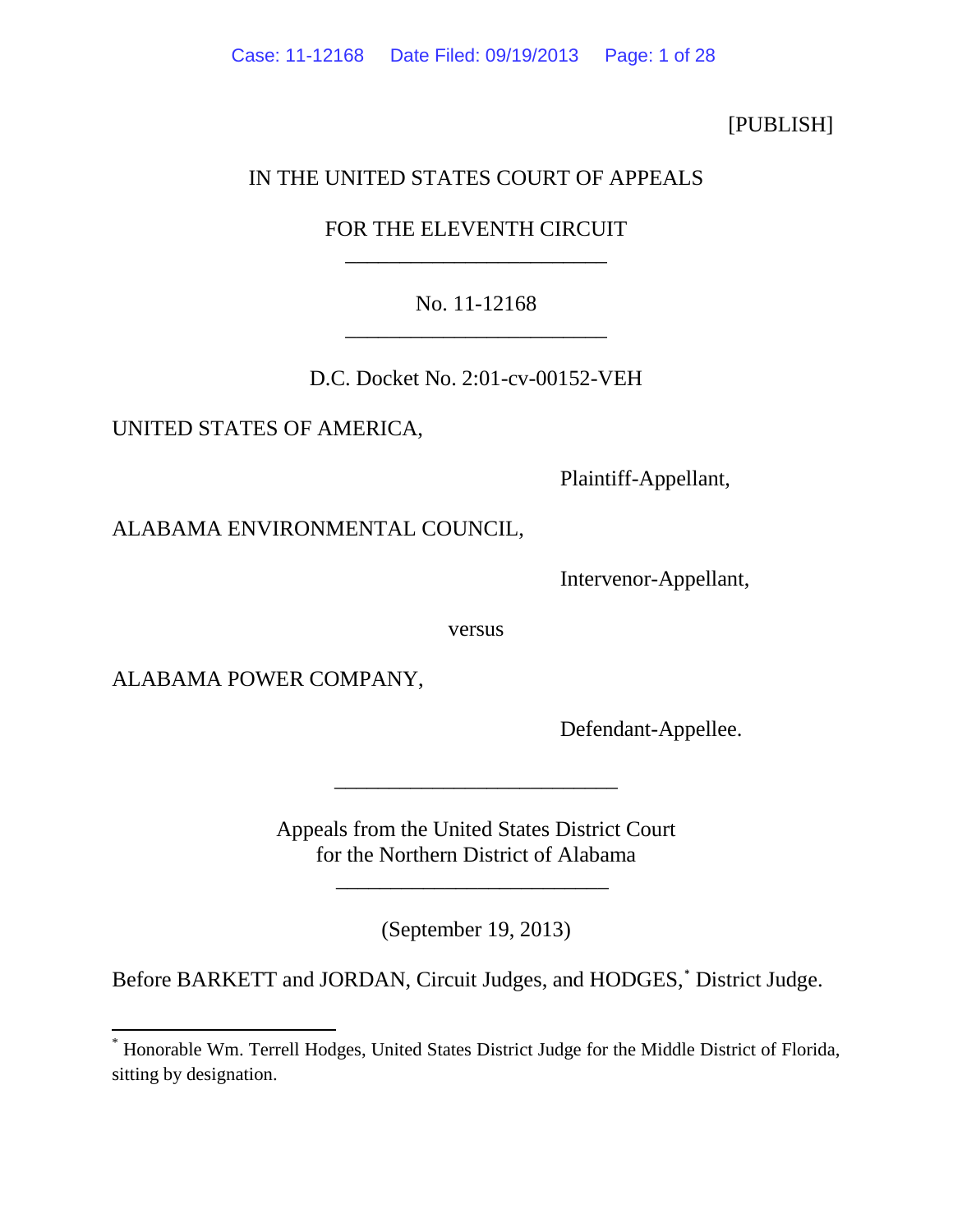JORDAN, Circuit Judge:

This case, brought by the United States against Alabama Power Company for alleged violations of the Clean Air Act, 42 U.S.C. § 7401 *et seq*., has lasted for over a decade, lending some literal support to Justice Holmes' quip that "[l]awyers spend their professional careers shoveling smoke." The government's central allegation is that Alabama Power, contrary to the Act, made major modifications at three of its coal-fired power plants without obtaining a permit or installing modern pollution control devices.

In support of its case, the government sought to introduce the expert testimony of Robert Koppe, a power plant reliability engineer, and Dr. Ranajit Sahu, an environmental permitting engineer. The testimony of these two experts, according to the government, would show that Alabama Power should have expected the modifications to significantly increase pollutant emissions at the plants, in violation of the Act. The district court, relying on *United States v. Cinergy Corp.*, 623 F.3d 455 (7th Cir. 2010), excluded the testimony of Mr. Koppe and Dr. Sahu, agreeing with Alabama Power that their methodology relied on incorrect and unrealistic assumptions about the operation of Alabama Power's generating units. *See United States v. Alabama Power Co.,* 773 F. Supp. 2d 1250

<span id="page-1-0"></span><sup>1</sup> Statement attributed to Justice Oliver Wendell Holmes, Jr. in 1 EDWARD W. KNAPPMAN*,* WATERGATE AND THE WHITE HOUSE 100 (1973).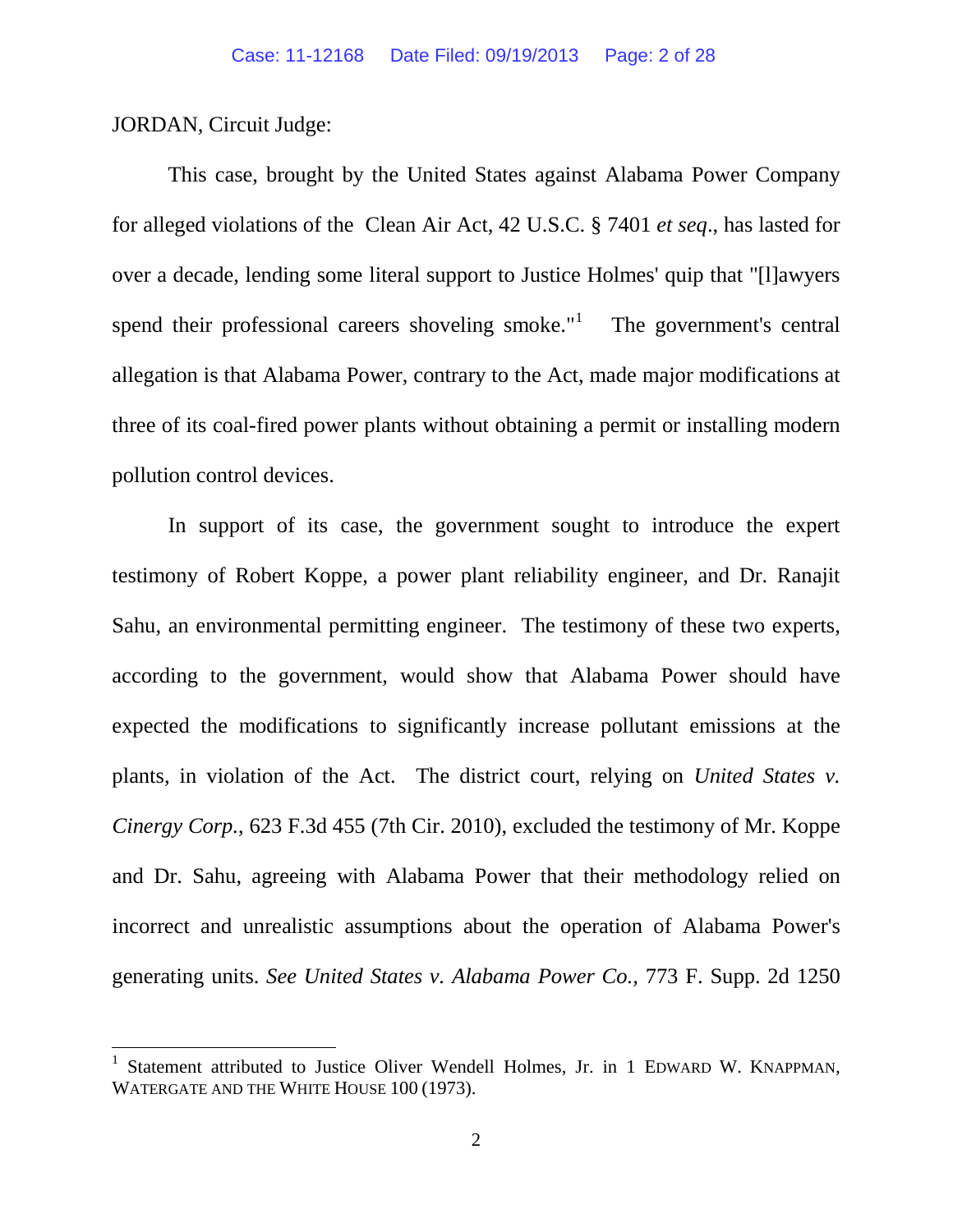(N.D. Ala. 2011) ("*Alabama Power I*").The district court also struck, as an untimely new expert opinion, additional statements and calculations made by Dr. Sahu in his supplemental declaration. *See United States v. Alabama Power Co.,*  274 F.R.D. 686 (N.D. Ala. 2011) ("*Alabama Power II*").Because the government indicated that it could not proceed without the expert testimony excluded in *Alabama Power I*, the district court entered summary judgment in favor of Alabama Power. *See Alabama Power II*, 274 F.R.D. at 686.

The government and the Alabama Environmental Council, an intervenor, now appeal. Following review of the voluminous record, and with the benefit of oral argument, we affirm without further discussion the district court's ruling in *Alabama Power II.* That ruling, in our view, was not an abuse of discretion. We reverse, however, the district court's wholesale exclusion of the expert testimony of Mr. Koppe and Dr. Sahu in *Alabama Power I*, vacate the judgment in favor of Alabama Power, and remand for further proceedings. The Koppe-Sahu model, as utilized here, is sufficiently reliable to establish a relationship between potential generation of electricity and expected pollutant emissions at Alabama Power's modified plants. The Seventh Circuit's decision in *Cinergy Corp.,* moreover, does not preclude admission of the expert testimony.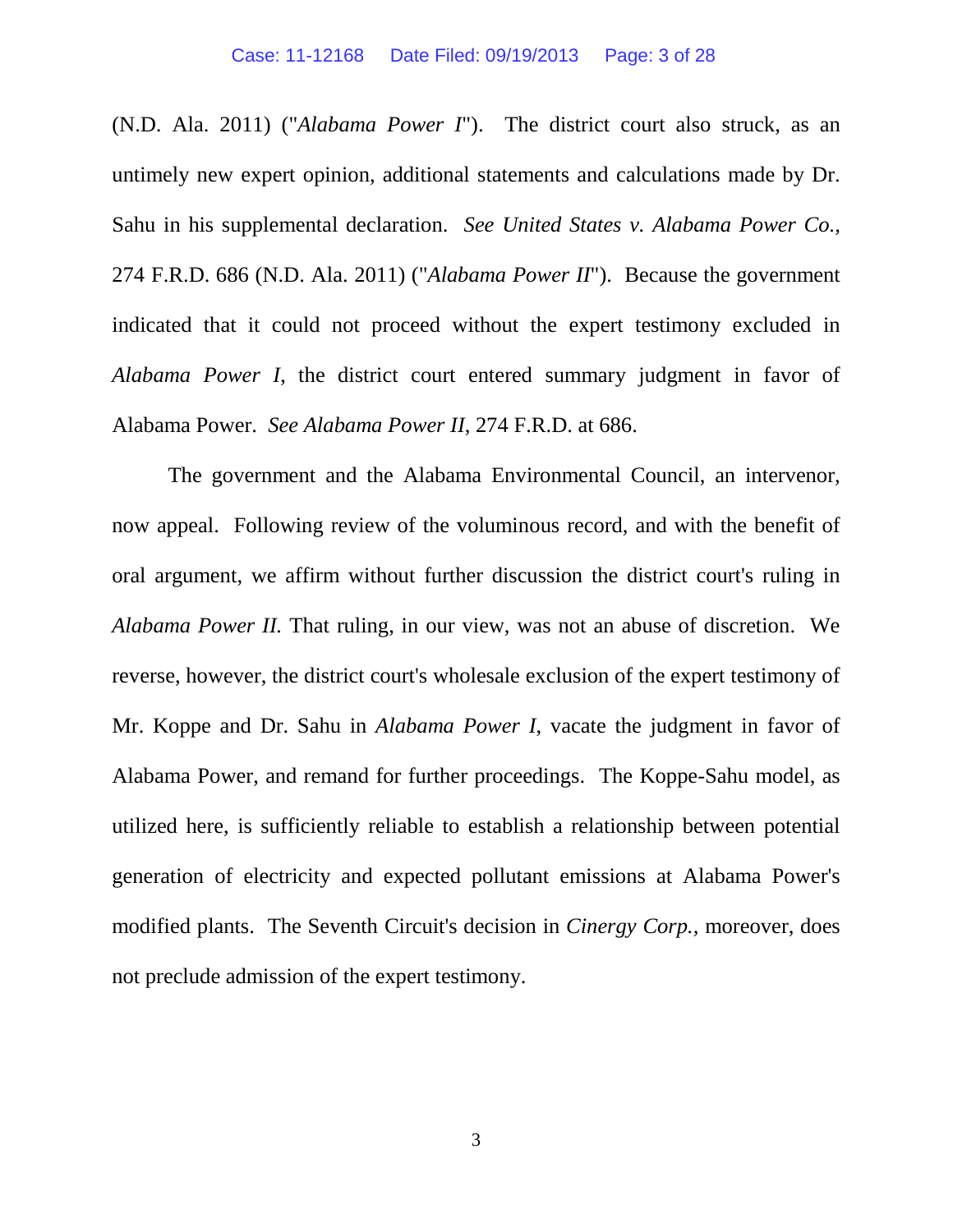**I**

The Clean Air Act seeks to protect the nation's air resources and promote public health through the prevention and control of air pollution. *See* 42 U.S.C. § 7401(b). The Act directs the Environmental Protection Agency to develop national standards regulating the emission of certain hazardous airborne pollutants. *Id*. at § 7409. The Act also tasks the EPA with overseeing each State's adoption of control measures and policies, i.e., the State Implementation Plan, to ensure that each State achieves the required air quality standards. *Id*. at § 7410. In its enforcement role, the EPA may bring suit directly against any operator of a pollution source for violation of the Act, regulations promulgated under the Act, or the relevant SIP. *Id*. at § 7413.

Under the Act's Prevention of Significant Deterioration ("PSD") Program, enacted in 1977, major new sources of air pollution must limit their emissions to preserve the country's air quality and protect human health. Sources built before 1977 are exempt from this requirement unless they undergo a "major modification." *See* 42 U.S.C. § 7475; 40 C.F.R. § 52.21(b)(2)(i). A "major modification" includes physical or operational changes to a power plant that would result in a "significant net emissions increase" in sulfur dioxide and nitrogen oxide. *See* 40 C.F.R. § 52.21(b)(2)(i). A net emissions increase for either of these pollutants is "significant" if it is greater than 40 tons per year. *See* 40 C.F.R §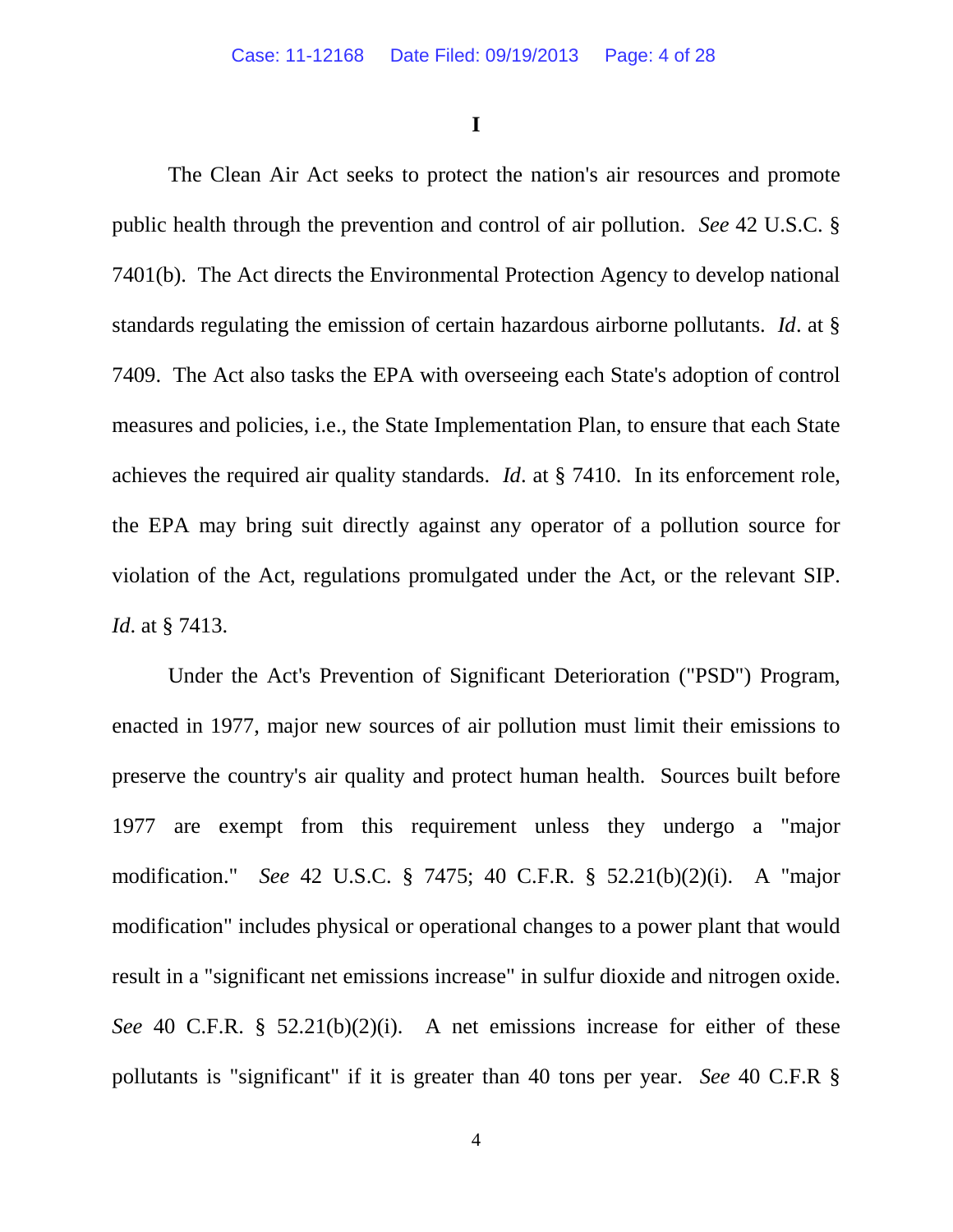5[2](#page-4-0).21(b)(23)(i); Ala. Adm. Code § 335-3-14-.04(1)(a).<sup>2</sup> The permitting process requires an operator to adopt stringent pollutant emission controls at the plant, including the incorporation of costly equipment and procedures. *See Nat'l Parks & Conservation Ass'n, Inc. v. Tennessee Valley Auth.*, 502 F.3d 1316, 1319 (11th Cir. 2007). *See also Alabama Power Co. v. Costle*, 636 F.2d 323, 351 (D.C. Cir. 1979).

### **A**

When a coal-fired power plant is operating, it burns coal to fuel an intense fire that converts water to steam. The steam passes over and turns the blades of a turbine; the kinetic energy of the turning blades is then converted into electricity by a generator. The process involves numerous mechanical components working in concert in an extremely inhospitable environment. A power-plant operator might schedule ahead to shut down a plant and complete regular maintenance and repair components. A shut-down, however, may also be unscheduled (e.g., when there is a sudden catastrophic failure).

A plant does not generate electricity when it is shut down and, therefore, does not need to burn coal during periods of inactivity. If the repair or replacement of a problematic component renders a plant more reliable and less susceptible to future shut-downs, the plant will be able to run consistently for a longer period of time. Assuming that the operator wishes to exploit this extra availability to

<span id="page-4-0"></span> $<sup>2</sup>$  The parties agree that these standards control.</sup>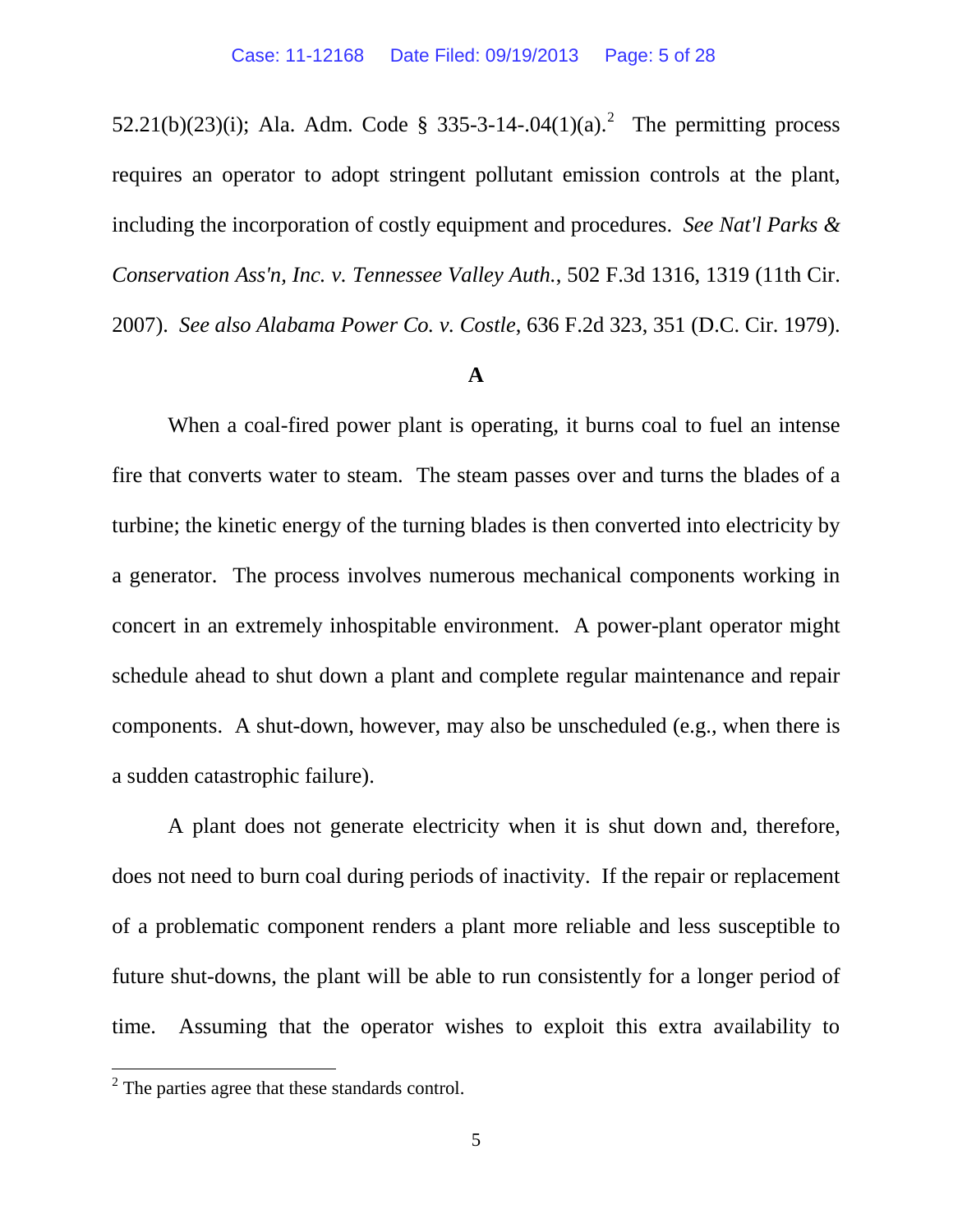generate more electricity, more coal will need to be burned. Because coal-fueled combustion produces sulfur dioxide and nitrogen oxide, such increased plant operations may result in increased pollutant emissions.

### **B**

In 1985, Alabama Power conducted an air-flow conversion of Unit 10 at its Gorgas plant from a "forced draft" system to a "balanced draft" system. In 1989, Alabama Power completely replaced the primary reheaters (a major boiler component) of Unit 2 at its Greene County plant. Similarly, in 1997, Alabama Power replaced a reheater section of Unit 2 at its Barry plant. Alabama Power did not obtain permits under the Clean Air Act for these projects.

These modifications, according to the government, were performed to reduce the amount of time each plant would spend shut down for future maintenance and repairs. By replacing older infrastructure, prone to failure, with newer, more reliable components, Alabama Power intended to improve the reliability of its plants. As a consequence of this improved reliability, the government asserted, the modified power plants would be able to generate electricity for longer intervals throughout the year than before the modifications. Additionally, the government alleged, the balanced draft conversion at Gorgas Unit 10 would not only increase the plant's availability, but also raise its maximum hourly capacity for electricity generation. In order to exploit this additional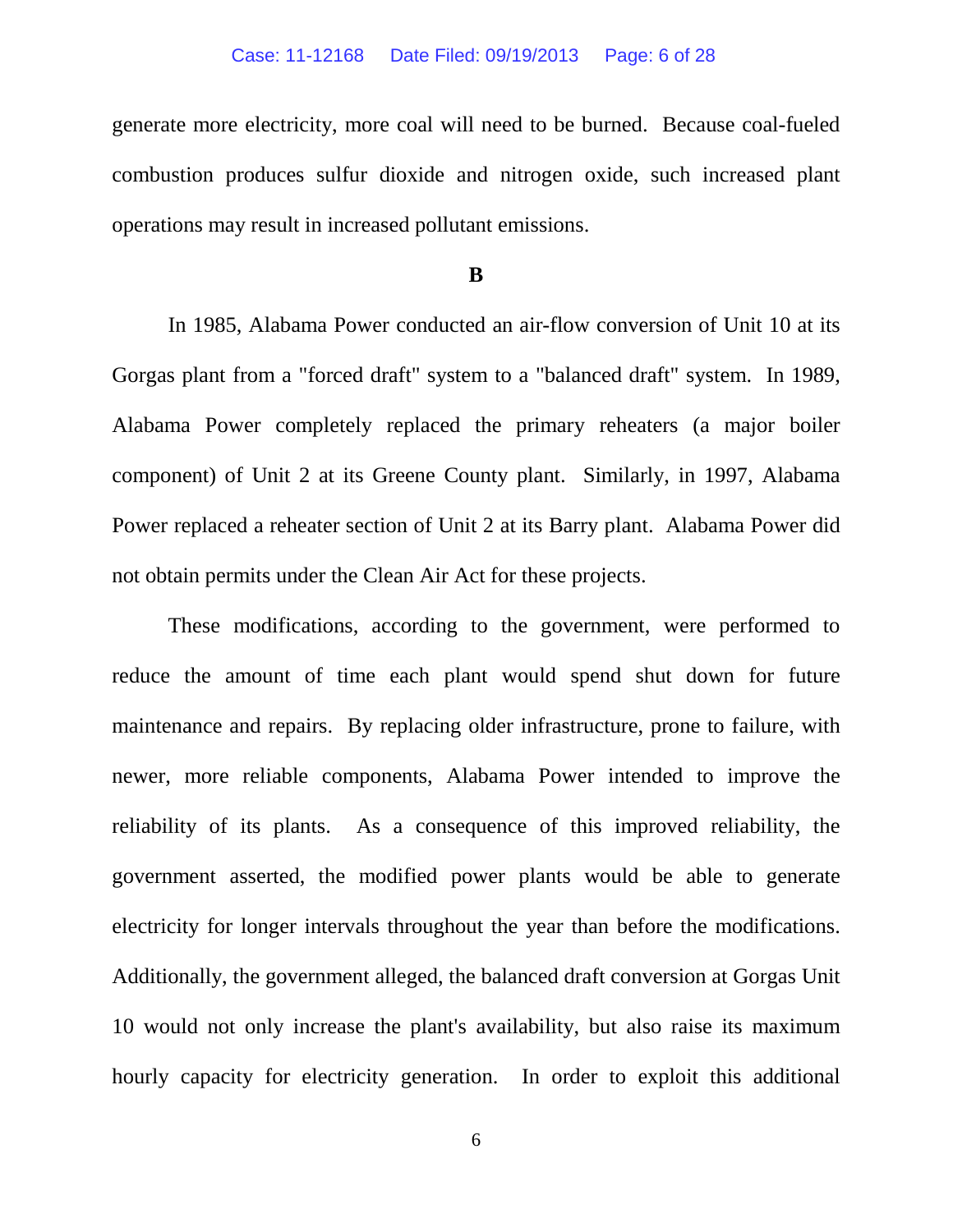#### Case: 11-12168 Date Filed: 09/19/2013 Page: 7 of 28

capacity, the plant would need to burn even more coal. More coal burned to exploit additional capacity, in the government's view, would also increase pollutant emissions. In short, the government believed that the Gorgas, Greene County, and Barry projects constituted "major modifications" under the Clean Air Act.

To satisfy its burden under the Act, the government had to show that at the time of the projects Alabama Power expected, or should have expected, that its modifications would result in a "significant net emissions increase" of sulfur dioxide or nitrogen oxide at each plant. *See Cinergy Corp.*, 623 F.3d at 459 ("the permit must be obtained before the modification is made, and so the effect on emissions is a prediction rather than an observation"); *United States v. Ohio Edison Co.*, 276 F. Supp. 2d 829, 865 (S.D. Ohio 2003) ("the determination of whether a given project will cause a significant net pollution increase requires a preconstruction determination as to the additional pollutants projected to be emitted as a result of the proposed physical change"). The expert testimony of Mr. Koppe and Dr. Sahu, which we explain later, was critical to the government's ability to make that showing.

## **III**

As noted earlier, the district court struck the expert testimony of Mr. Koppe and Dr. Sahu because it concluded that their methodology was unreliable within the meaning of *Daubert v. Merrell Dow Pharms.*, 509 U.S. 579, 595 (1993), and its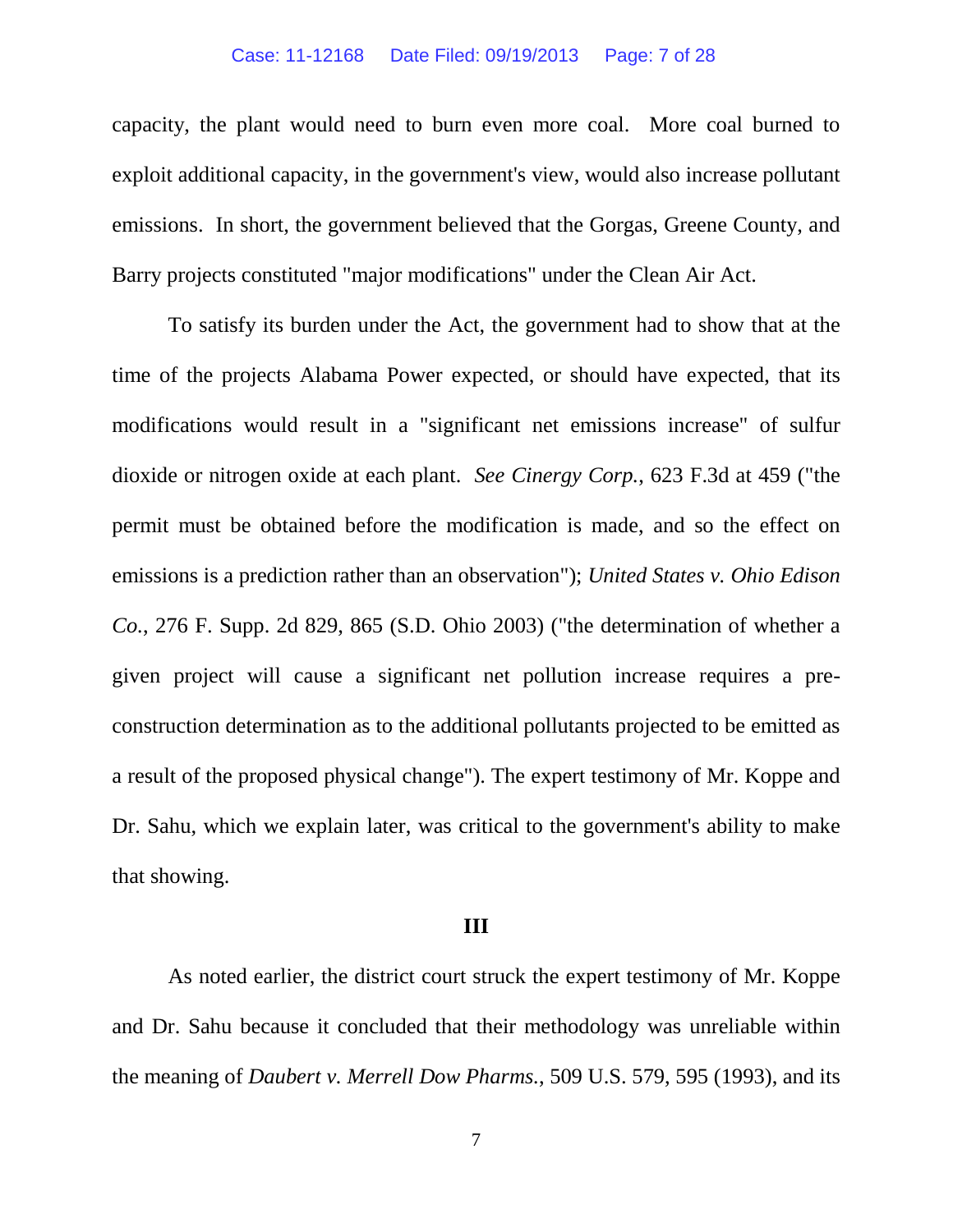progeny. We review that ruling for abuse of discretion. *See, e.g., Toole v. Baxter Healthcare Corp.*, 235 F.3d 1307, 1312 (11th Cir. 2000). "A district court abuses its discretion if it applies an incorrect legal standard, follows improper procedures in making the determination, or makes findings of fact that are clearly erroneous." *Chicago Tribune Co. v. Bridgestone/Firestone, Inc.*, 263 F.3d 1304, 1309 (11th Cir. 2001).

Under Rule 702, a district court acts as a gatekeeper to keep out irrelevant or unreliable expert testimony. *See Kumho Tire Co., Ltd. v. Carmichael*, 526 U.S. 137, 145 (1999); *Daubert*, 509 U.S. at 596. This gatekeeping role, however, "is not intended to supplant the adversary system or the role of the jury: 'vigorous cross-examination, presentation of contrary evidence, and careful instruction on the burden of proof are the traditional and appropriate means of attacking shaky but admissible evidence.'" *Allison v. McGhan Med. Corp.*, 184 F.3d 1300, 1311-12 (11th Cir. 1999) (citing *Daubert*, 509 U.S. at 596). In evaluating the reliability of scientific expert testimony, a district court "must assess whether the reasoning or methodology underlying the testimony is scientifically valid and whether the reasoning or methodology properly can be applied to the facts in issue." *United States v. Frazier*, 387 F.3d 1244, 1261-62 (11th Cir. 2004) (en banc) (internal quotation marks and ellipsis omitted).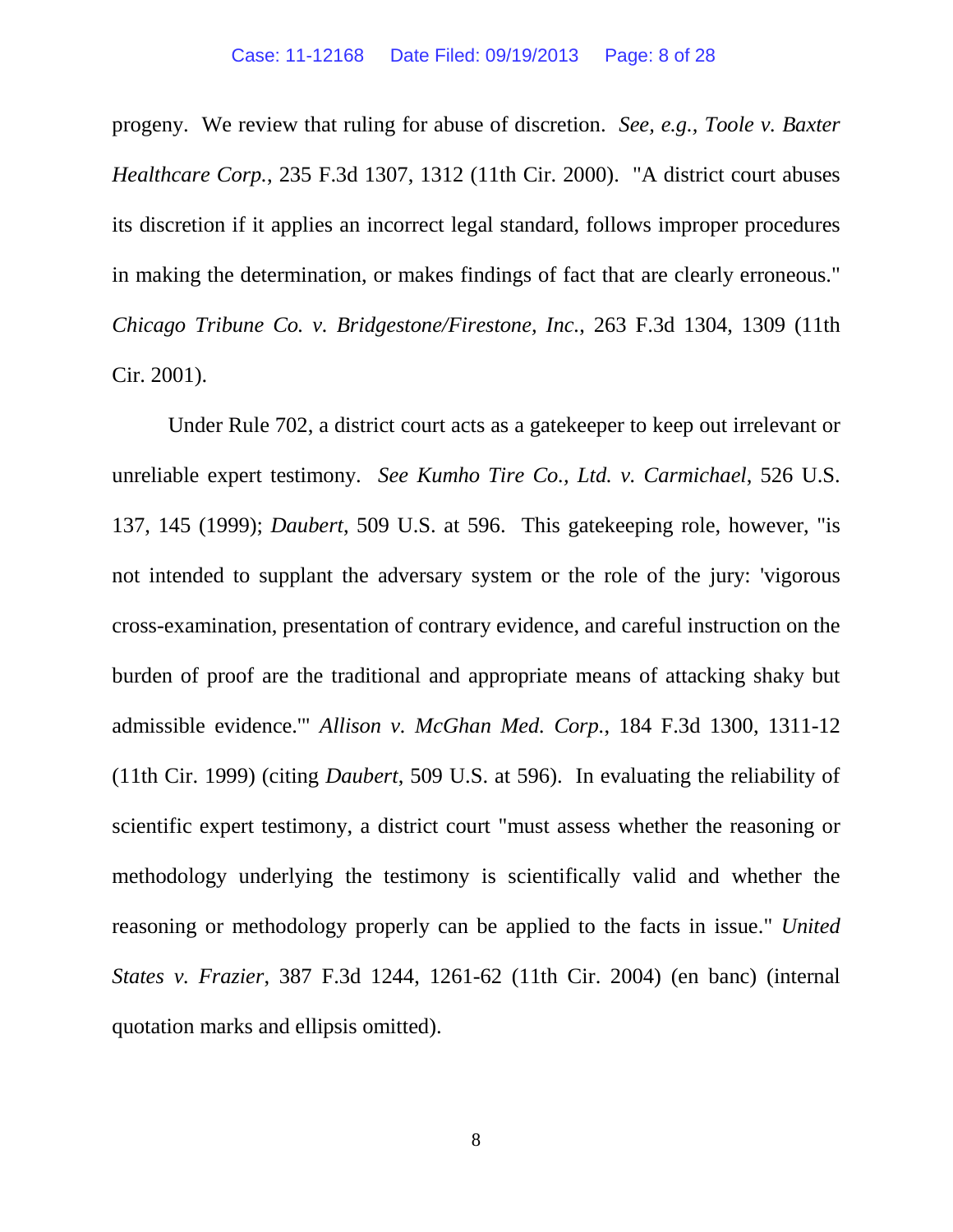With these standards in mind, we turn to the expert testimony of Mr. Koppe and Dr. Sahu, and the reasons the district court gave for its exclusion.

## **A**

The Koppe-Sahu model consists of two parts. The first is an analysis of each modification's expected effect on the power plant's availability and capacity to generate additional electricity. The second is a calculation of the marginal increase of pollutant emissions at each power plant due to increases in availability and capacity.

Mr. Koppe's analysis constituted the first part of the model. Mr. Koppe examined Alabama Power's rationale for its projects and how each project addressed certain problematic components prone to failure. Mr. Koppe also analyzed the historical operating data and records of each unit to determine the number of hours it spent shut down due to that specific, faulty component. The replacement of that component, Mr. Koppe opined, would preclude similar shutdowns in the future, thereby increasing the unit's overall availability to generate electricity.

In the case of Gorgas Unit 10, however, the balanced draft conversion project addressed a system design flaw that led to numerous component failures and limited the unit's overall reliability and performance. Because the scope of that project was larger than the replacement of a single component, Mr. Koppe was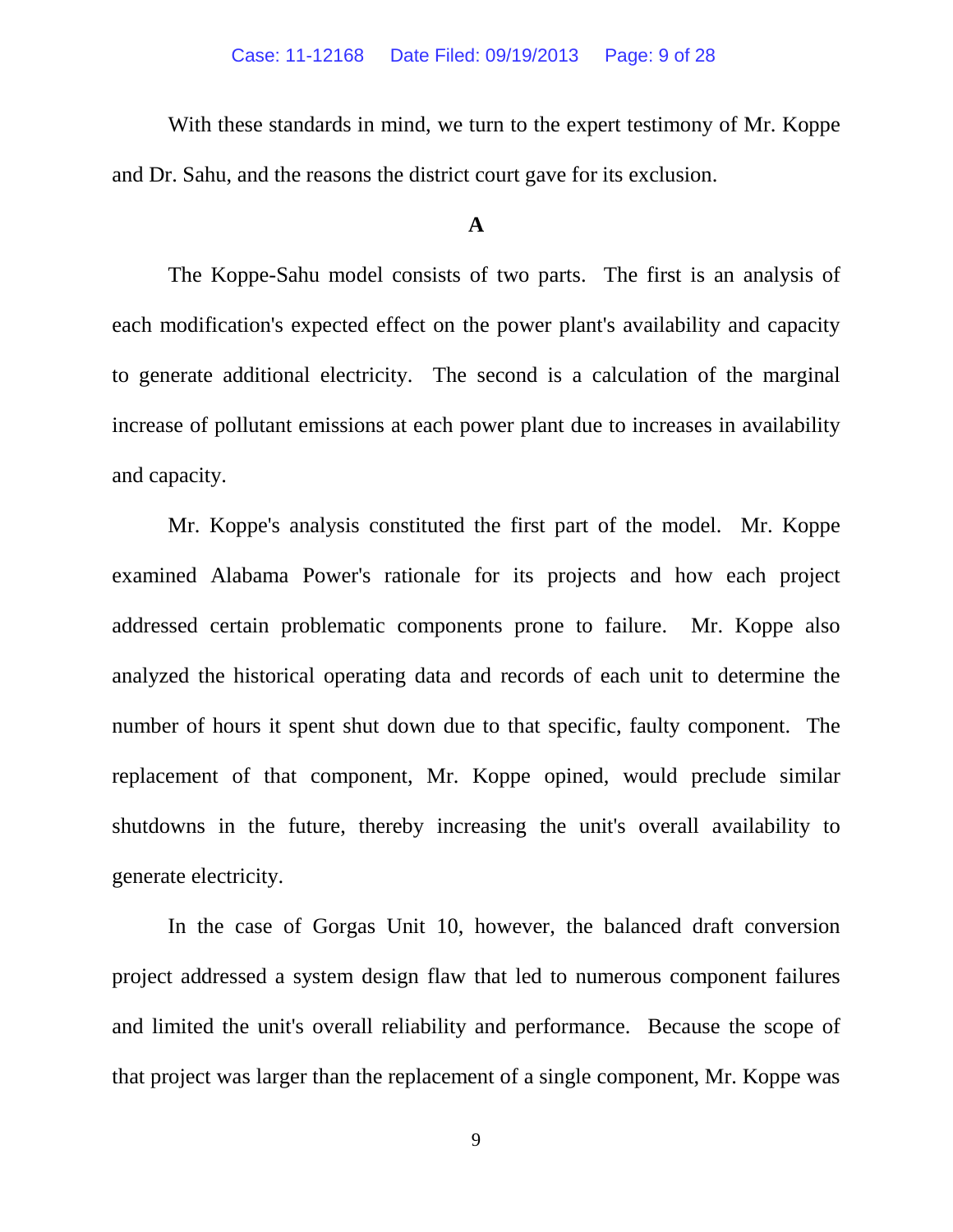#### Case: 11-12168 Date Filed: 09/19/2013 Page: 10 of 28

unable to perform his standard availability analysis. Instead, he reviewed the records of nine other units owned by Southern Company (the parent of Alabama Power) that had undergone balanced draft conversions before Gorgas Unit 10. He found that, on average, the modified units suffered fewer outages and, therefore, experienced greater availability than before their modifications. Notably, Southern Company had also conducted the same analysis of those nine units in September of 1982, three years before the modification of Gorgas Unit 10. *See* D.E. 321, Ex. 4 at 93-94. Southern Company's own study concluded, as did Mr. Koppe, that a balanced draft conversion should be expected to improve a unit's availability. *Id*. [3](#page-9-0) According to Mr. Koppe, because Alabama Power was aware that a balanced draft conversion would likely improve a unit's availability, it should have expected an increase in availability at Gorgas Unit 10.

Additionally, Mr. Koppe cited to another Alabama Power study (this one conducted in September of 1983) which estimated a significant increase in Gorgas Unit 10's maximum capacity for electricity generation following a balanced draft conversion. *See id*. at 96-97. That study also projected the number of hours per year the unit would operate at this increased capacity. *See id*. Because these estimates came directly from Alabama Power, and could reasonably be imputed as

<span id="page-9-0"></span> $3$  Alabama Power referenced Southern Company's study, along with its findings, in an April 1983 statement supporting the draft conversion proposal for Gorgas Unit 10. *See* D.E. 321, Ex.4 at 92.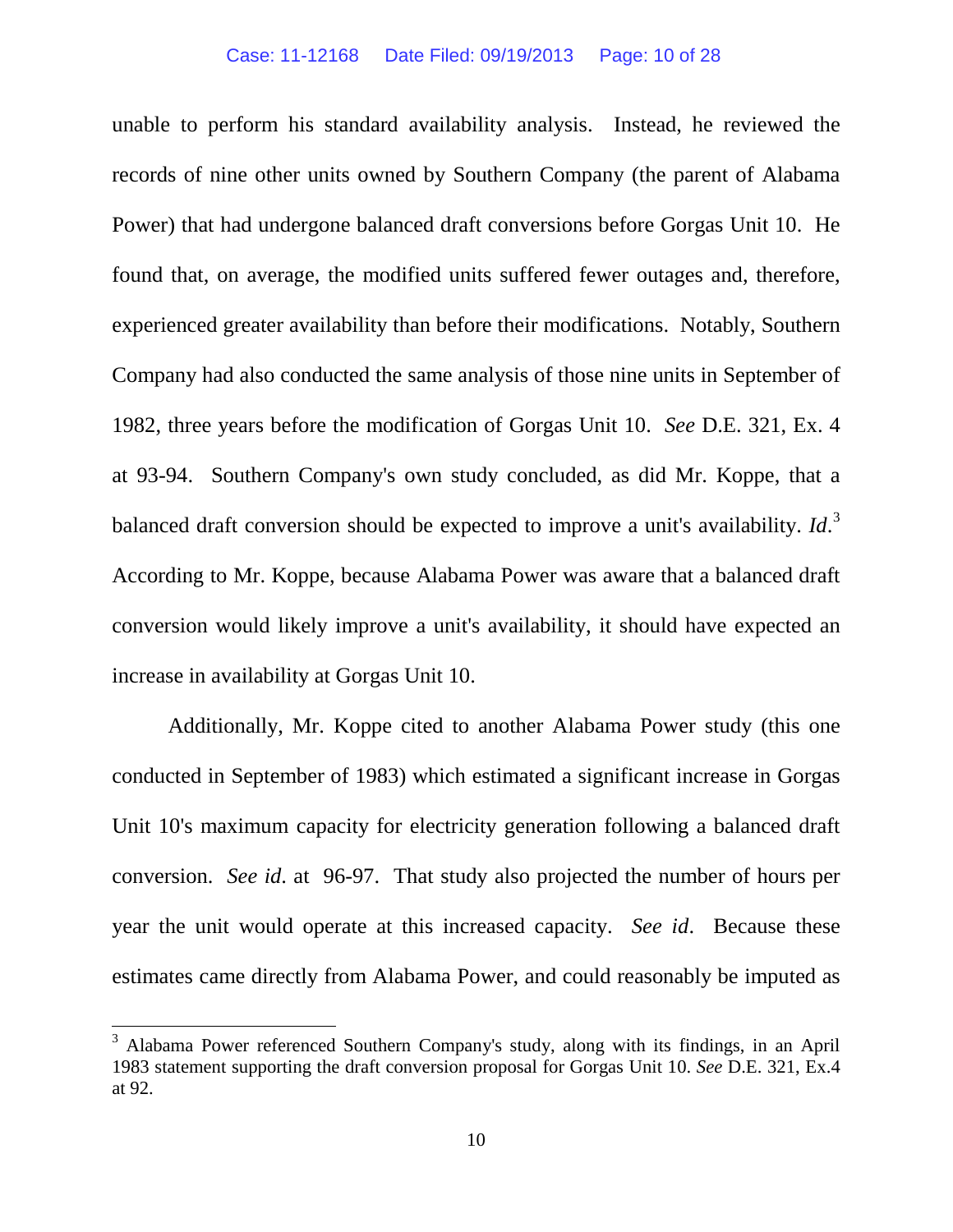### Case: 11-12168 Date Filed: 09/19/2013 Page: 11 of 28

the company's expectations for the modification at Gorgas Unit 10, Mr. Koppe incorporated these estimates in his calculations.

As to all three modifications, Mr. Koppe reviewed the pre-project operation records of each unit to analyze its utilization by Alabama Power. Based on these records and his analysis, Mr. Koppe was confident that any additional hours made available to the power plants due to the modifications would actually be utilized by Alabama Power to generate additional electricity. Based on this analysis, Mr. Koppe calculated the expected increase in electricity generation at each modified plant. These estimates were then passed along to Dr. Sahu for the second stage of the model.

Because the emission of pollutants accompanies the generation of electricity at a coal-fired power plant, Dr. Sahu constructed an algorithm to convert Mr. Koppe's estimates of increased generation into the associated increase in pollutant emissions. The actual conversion factors employed by Dr. Sahu were specific to each power plant because the distinctive physical and operational attributes of each power plant will affect its emission of pollutants.

The Koppe-Sahu model predicted a "significant net increase" in the sulfur dioxide and nitrogen oxide emissions from each of the three units due to the modifications. Because these predictions were based on industry-standard

11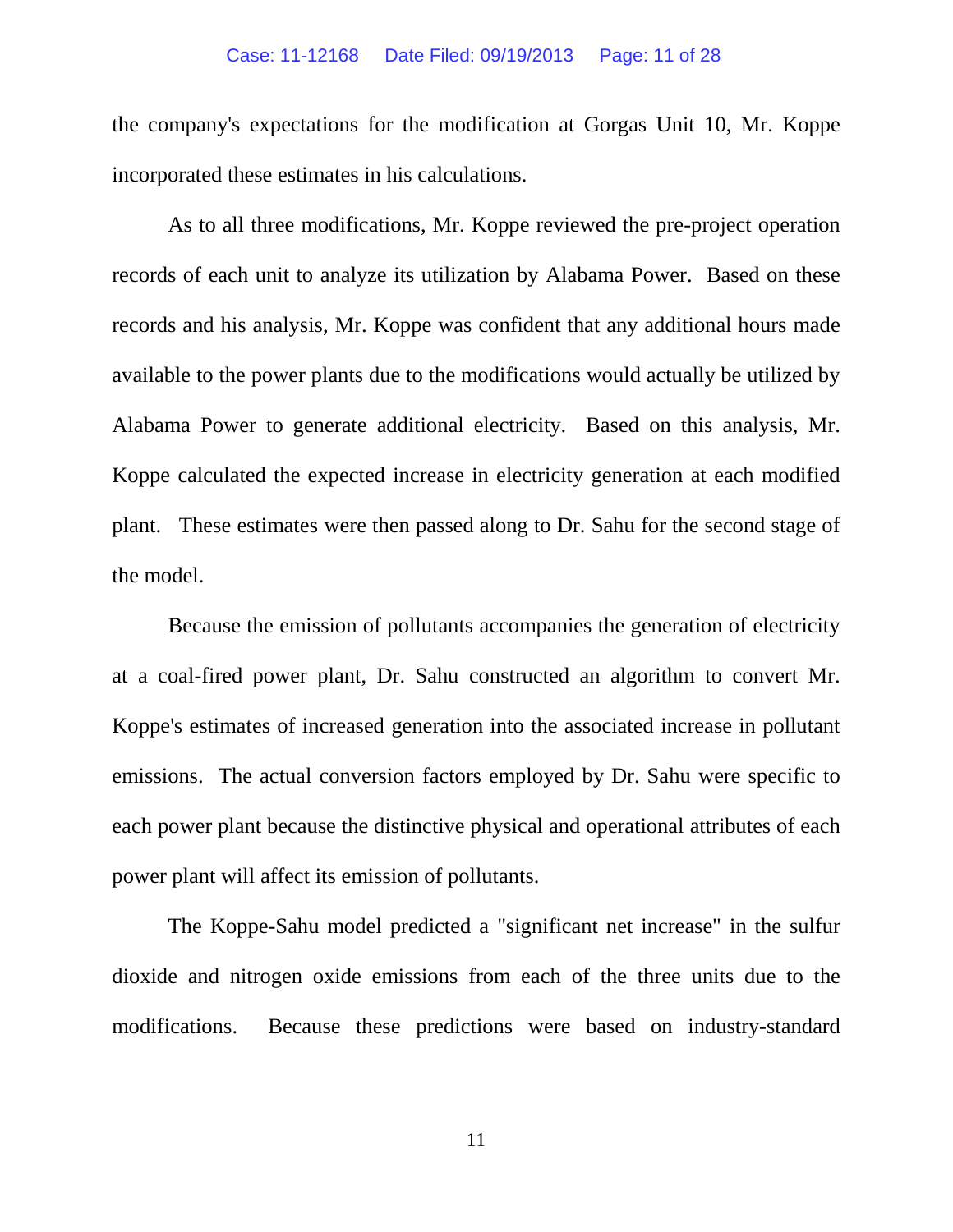### Case: 11-12168 Date Filed: 09/19/2013 Page: 12 of 28

practices<sup>[4](#page-11-0)</sup> and utilized documents generated by and/or readily accessible to Alabama Power, the government asserted that the company should have expected similar increases of emissions before undertaking the modifications. Alabama Power's failure to obtain appropriate permits, according to the government, violated the Clean Air Act.

### **B**

The district court held that the model's "presumption that an increase in a facility's annual capacity will result in a proportionately equal increase in its output is only valid if the facility is operated virtually continuously at the highest level of output possible." *Alabama Power I,* 773 F. Supp. 2d at 1258. In other words, the district court held that the Koppe-Sahu methodology was only valid for "baseload" units, which it defined as facilities which "operate[ ] 'virtually continuously' at 'full

<span id="page-11-0"></span><sup>&</sup>lt;sup>4</sup> To determine a unit's increase in generation due to an increase in availability, Mr. Koppe used a method recommended by the Electric Power Research Institute. *See* D.E. 373-2 at 11. In a study published in 1985, the EPRI – "a membership organization composed of domestic utilities engaged in the commercial production of electricity," *Critical Mass Energy Project v. Nuclear Regulatory Comm'n,* 820 F.2d 278, 280 n.10 (D.C. Cir. 1987) – noted that this method was useful for predicting increased generation at both baseload coal plants as well as cycling coal plants. *See* D.E. 373-2 at 12. Dr. Sahu based his emission conversion factors on the methodology provided by the EPA in a publication entitled "Compilation of Air Pollutant Emission Factors AP-42." *See* D.E. 331 at 21.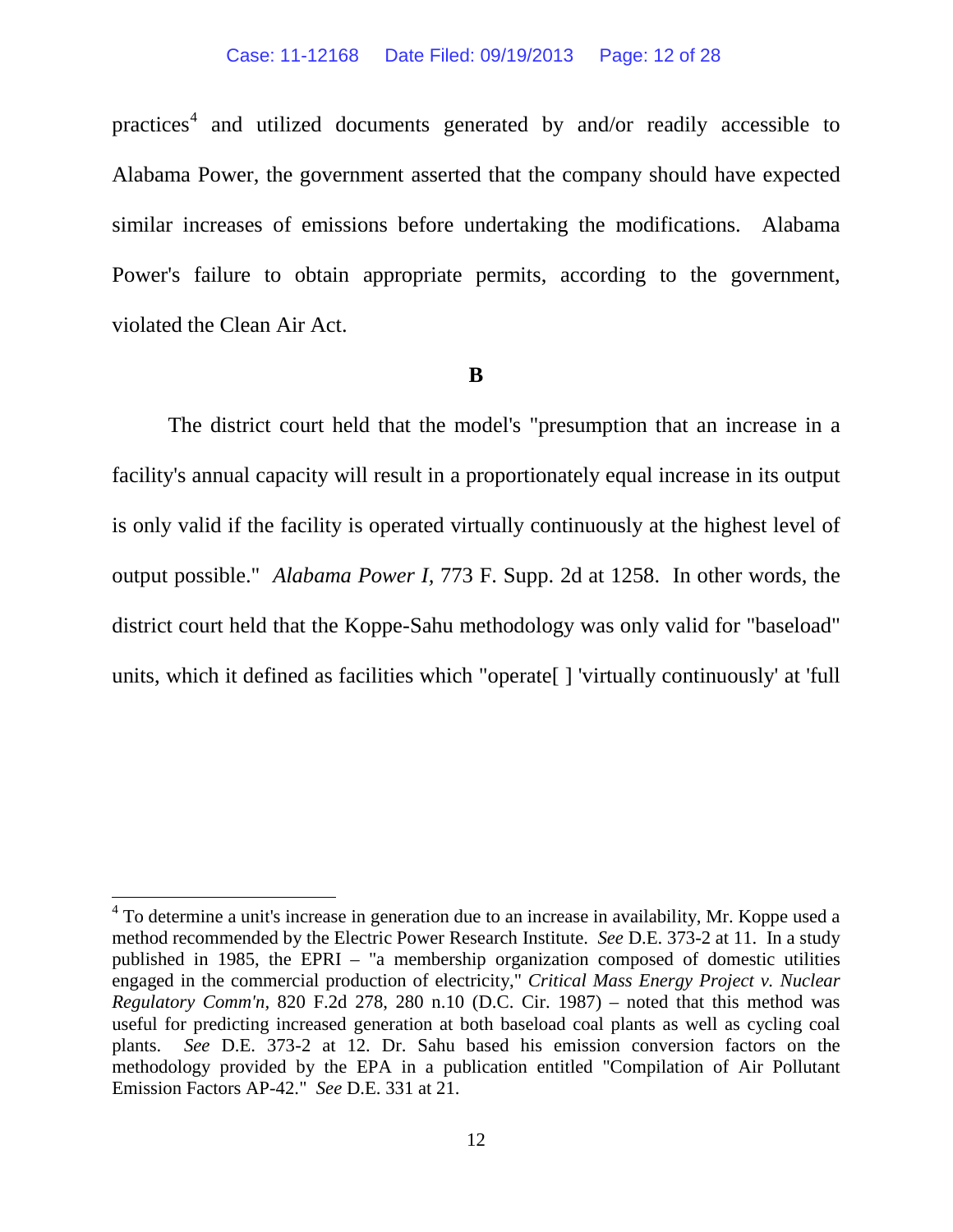capacity.'" *Id.* at 1256 (quoting *Cinergy Corp.*, 623 F.3d at 459-60). [5](#page-12-0) Relying on *Cinergy Corp.*, the district court excluded the testimony of Mr. Koppe and Dr. Sahu after determining that each of the Alabama Power units in question were not baseload facilities.

We disagree with the district court's legal rationale and analysis, and conclude that the exclusion of the expert testimony of Mr. Koppe and Dr. Sahu constituted an abuse of discretion. Although the Koppe-Sahu model can certainly be used to estimate pollutant emissions from baseload plants, its validity is not limited solely to such facilities. The model can be used to

<span id="page-12-0"></span><sup>&</sup>lt;sup>5</sup> The parties disagree about the proper definition of a "baseload" unit, but given our decision we need not determine which definition is correct. Because we are remanding, however, we do note that the district court's definition – which was based solely on how often a unit is operating – does not take into account an important component in determining the classification of a power plant – the cost of operation:

Optimizing output is usually achieved by *operating at full capacity the plants that are cheapest to operate, to supply the baseload* (the minimum required at all times), and by using plants that are more costly to operate to meet surges in demand. Utilities operate power generation equipment in three general ways: baseload, cycling, and peaking. *Baseload equipment is operated virtually continuously; such operation results in a low cost per kilowatt hour*. Cycling equipment is operated on a regular or fairly regular basis, but not continuously, because of its higher per kilowatt hour cost. For example, such equipment might be needed daily during hours of high demand and then shut down at night. Peaking equipment is generally used only during hours of maximum demand.

*Cinergy Corp.*, 623 F.3d at 459-60 (internal quotation marks omitted and emphasis added). *See also United States v. Louisiana Generating, LLC,* \_\_\_ F. Supp. 2d \_\_\_, \_\_\_, 2012 WL 1676706 at\*3-4 (M.D. La. 2012) ("Unsurprisingly, economic principles dictate how a plant is used. The *Cinergy Corp.* court . . . determined that because the plant in question was old and expensive to run it was a cycling unit. . . . The capacity at which a plant operates is a function of its status as baseload or cycling, not the other way around.").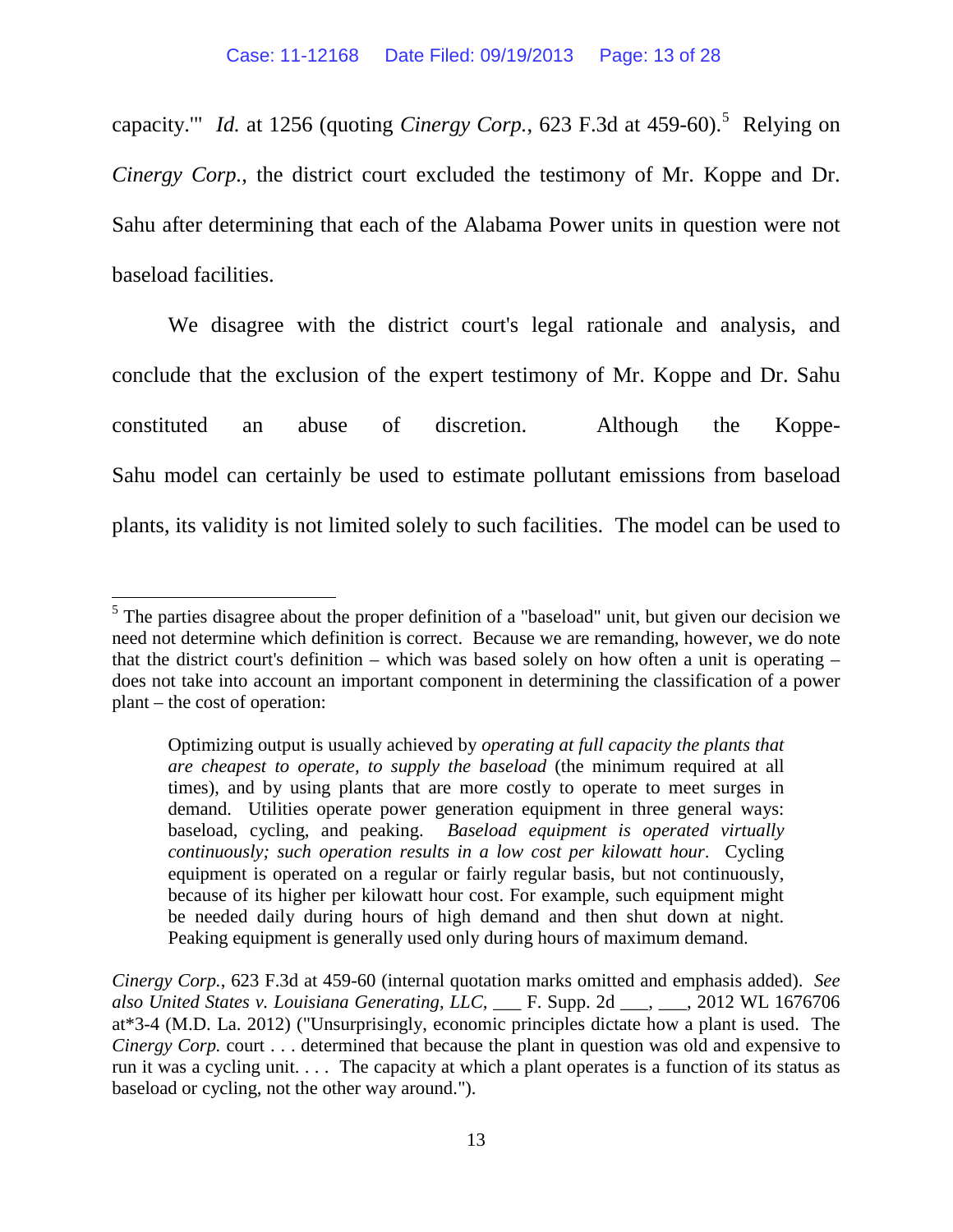estimate such emissions from so-called "cycling" units, which are "operated on a regular or fairly regular basis, but not continuously." *Cinergy Corp.,* 623 F.3d at 459-60.

In *Cinergy Corp.*, the Seventh Circuit held that expert testimony similar to that provided by Mr. Koppe and Dr. Sahu could not reliably predict how modifications would affect the generation of electricity and, consequently, emissions for cycling facilities. *See id.* The Seventh Circuit noted that the "formula" before it carried a presumption of reliability when estimating a baseload unit's emissions, but concluded that such a presumption was not valid for a cycling unit. *See id.* at 460 ("There can be no presumption that an increase in [a cycling plant's] annual capacity would result in a proportionately equal increase in its output . . . In contrast, if a baseload plant is modified to enable it to produce more electricity, there is a presumption that it will produce at the higher rate enabled by the modification").

"The rules relating to Daubert issues are not precisely calibrated and must be applied in case-specific evidentiary circumstances that often defy generalization." *United States v. Brown,* 415 F.3d 1257, 1266 (11th Cir. 2005). Assuming that *Cinergy Corp.* is persuasive, the district court misconstrued the reach of the Seventh Circuit's decision. Simply because a model cannot be presumed reliable in a specific context, as *Cinergy Corp.* held, does not mean that it is per se unreliable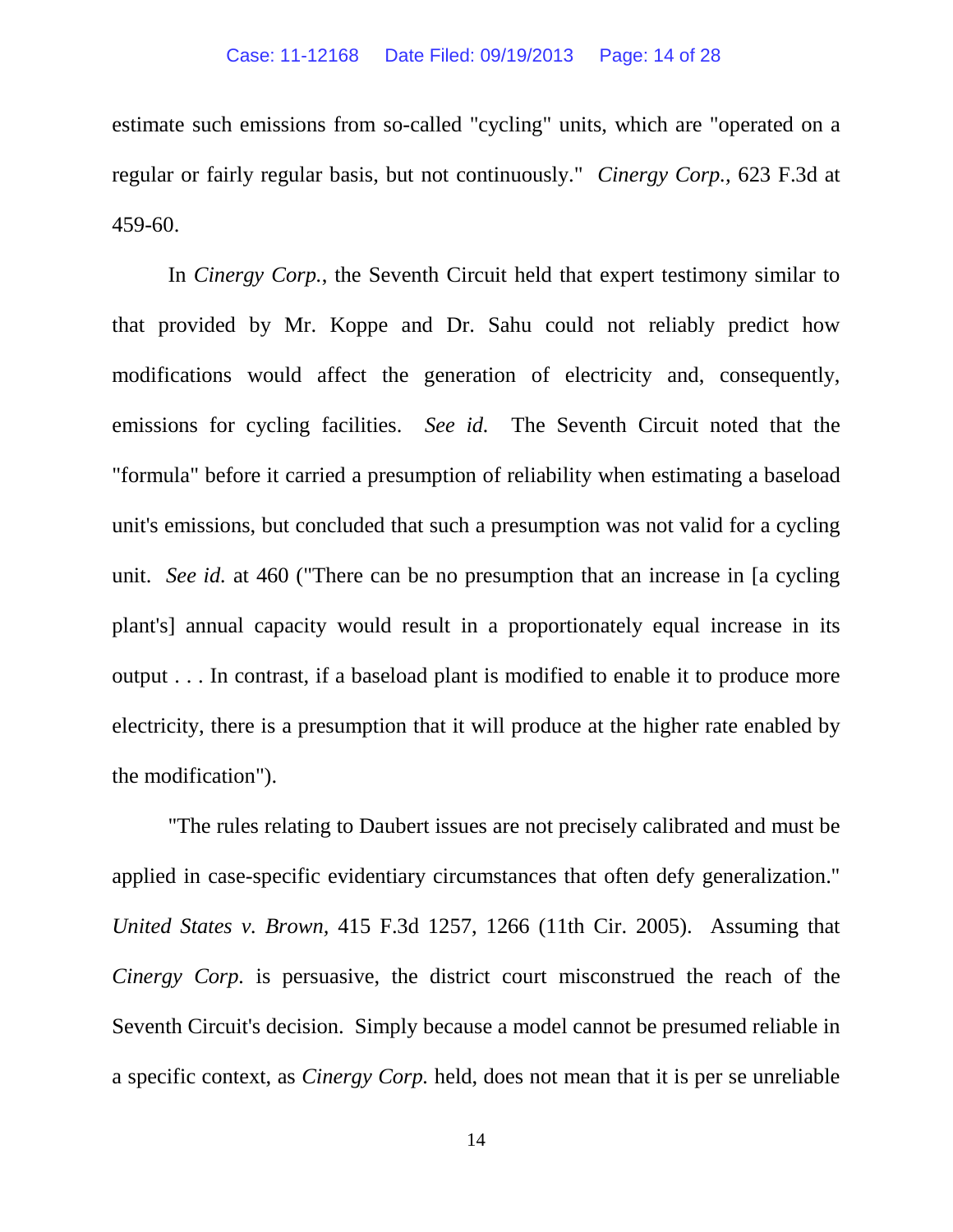in that context. The district court therefore erred in ruling that under *Cinergy Corp.* the Koppe-Sahu model is "reliable only when used with 'baseload' electric generating units" and "works only if the unit is operated as a baseload unit." *Alabama Power I,* 773 F. Supp. 2d at 1256.

What the Seventh Circuit actually held in *Cinergy Corp.* is that testimony like the Koppe-Sahu methodology "doesn't work for a cycling facility . . *. [w]ithout expert testimony to support an estimate of actual emissions caused by the modifications*." *Cinergy Corp.*, 623 F.3d at 460 (emphasis added). Although the government lacked sufficient expert testimony to support the use of its theory in *Cinergy Corp.*, here it submitted ample evidence to support the Koppe-Sahu model.

At the *Daubert* hearing, Mr. Koppe testified that the model was robust enough to predict emission increases for either cycling or baseload units. *See* D.E. 370 at 44:23-25. The model, according to Mr. Koppe, would be valid for cycling units so long as three underlying conditions were satisfied: (1) that the unit, assuming the modification provides additional hours of unit availability, will actually use the additional available hours; (2) that the unit will not spend more time in reserve shutdown in the future that it did in the past; and (3) that the output factor for the unit will not decrease. *Id*. at 43:10-15. Mr. Koppe affirmed that each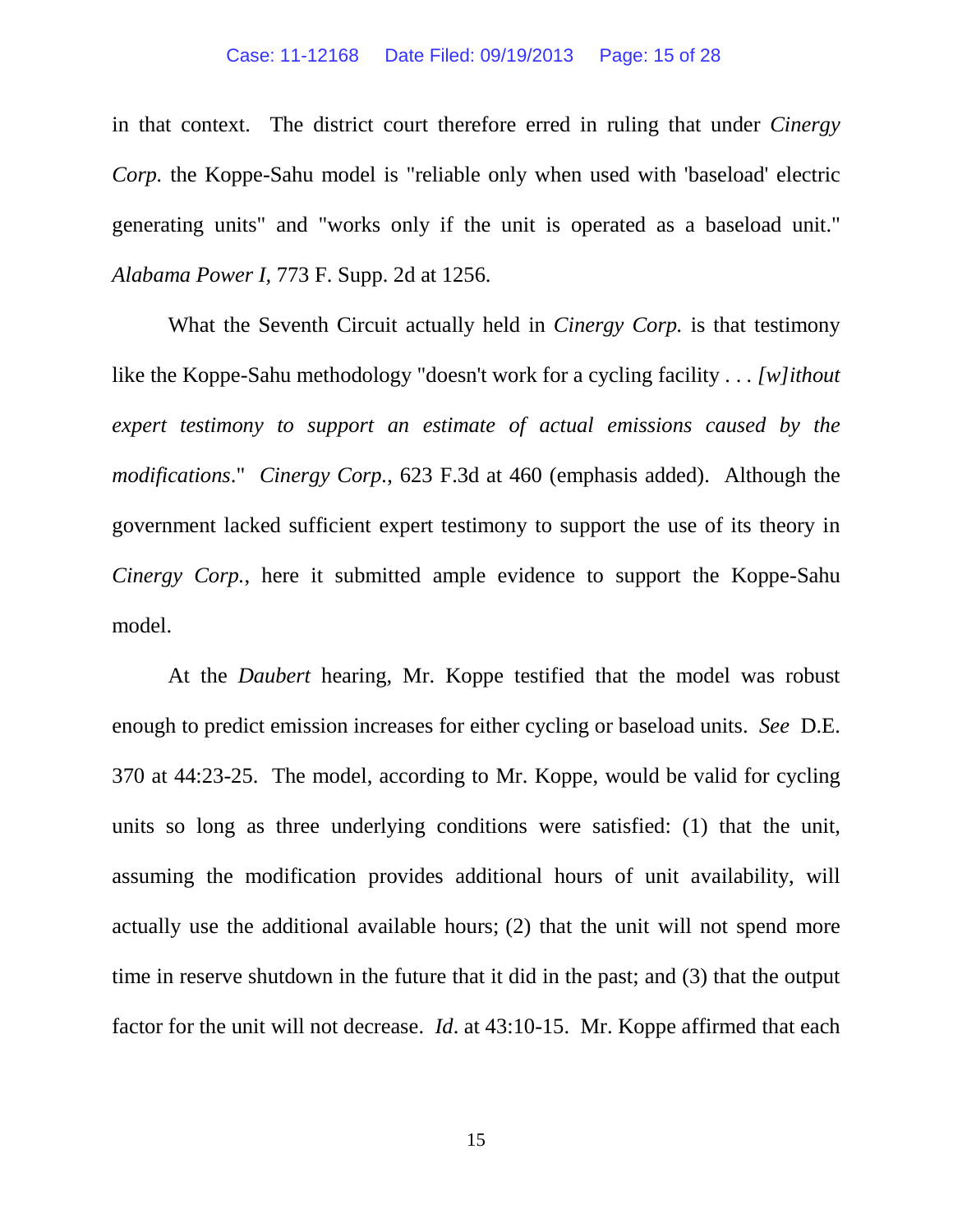of the three relevant units, based on his review and analysis, satisfied these conditions. *See id.* at 44:18-22.

The district court rejected the applicability of these conditions because of an ostensible lack of supporting evidence. *See Alabama Power I,* 773 F.Supp.2d at 1259 n.14 ("*Daubert* does not permit the Court to admit opinion evidence which is connected to existing data only by the *ipse dixit* of the expert").<sup>[6](#page-15-0)</sup> The district court's finding about the lack of evidentiary support for the conditions, however, was clearly erroneous. As the excerpts below show, Mr. Koppe's assertions about the satisfaction of the conditions were not mere *ipse dixit*, and we are left with a "definite and firm conviction that a mistake has been committed." *Concrete Pipe and Products of California, Inc. v. Const. Laborers Pension Trust for Southern California,* 508 U.S. 602, 622 (1993) (internal quotation marks and citation omitted).

(1) EVIDENCE THAT THE UNITS WOULD LIKELY USE EXTRA AVAILABILITY POST-PROJECT

• There are a number of things I quote that talk about we're [i.e., Alabama Power] going to be using this unit more in the future but the main thing is the projections that are in the worth of unit improvement books, which are the projections of capacity factors that are all consistent with rising utilization and little or no reserve shutdown. Koppe Deposition, D.E. 321-5 at 294:16-22.

<span id="page-15-0"></span><sup>6</sup> Generally speaking, an *ipse dixit* is "[s]omething asserted but not proved." BLACK'S LAW DICTIONARY 905 (9th ed. 2009).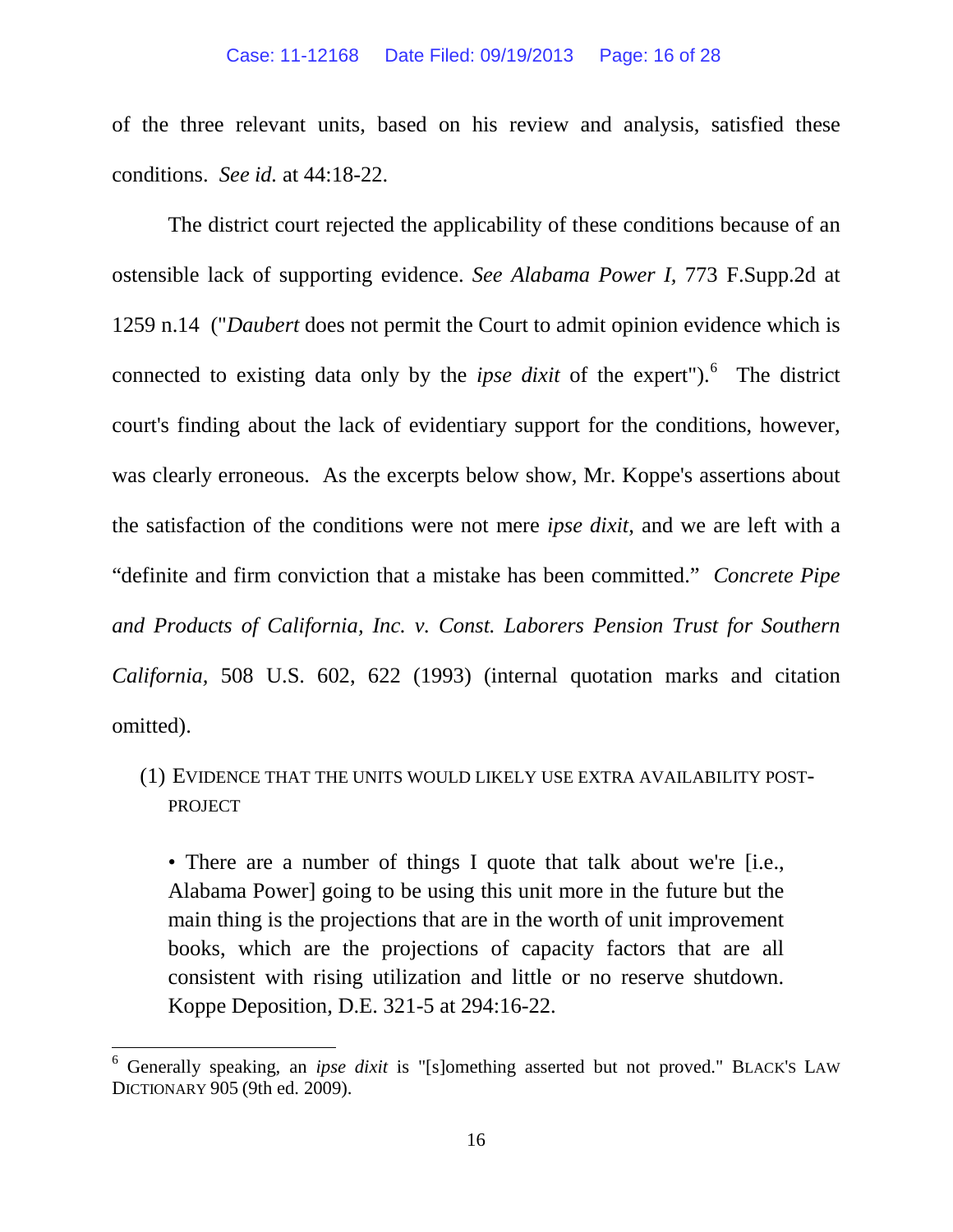• Alabama Power knew that increasing the EAF [Equivalent Availability Factor, i.e., availability] of a unit would increase the amount of electricity that unit generated. This principle is implicit in the methodology used in Alabama Power's Worth of Unit Improvement books to assess the 'worth' of a one percent reduction in a unit's EFOR [Effective Forced Outage Rate, i.e., outages]. Koppe Expert Report, D.E. 321-4 at 6.

• Former Alabama Power employee Joseph Tyner testified that if Alabama Power increased the availability of Gorgas 10 as a result of balanced-draft conversion, he would expect that it would generate more megawatts. *Id*. (alterations in original omitted).

• At the time of each project, the Company expected that any incremental reduction in the amount of outage time at a unit would result in an incremental increase in generation by that unit. This expectation is realistic. It is shared by every utility… It is embedded in the system planning models used by the Company. It is implicit in the Company's Worth of Unit Improvement Books. And it was confirmed by the Company's representative, Mr. Lucius Burris, during his Rule 30(b)(6) deposition. Koppe Amended Rebuttal Report, D.E. 321-2 at 3.

• At the time of the project, Gorgas 10 was the most heavily utilized of all of the Company's coal units. This means that Gorgas 10 was one of the least expensive units to operate. The Company would reduce utilization of other, more expensive, units before reducing that of Gorgas 10. *Id*. at 33 (citation omitted).

• The [Greene County 2 and Barry 2] projects . . . all took place during 1989 through 1997. This was a time when the Company and the industry were expecting increases in the utilization of coal units. Given the situation at the times of these projects, it is unlikely that the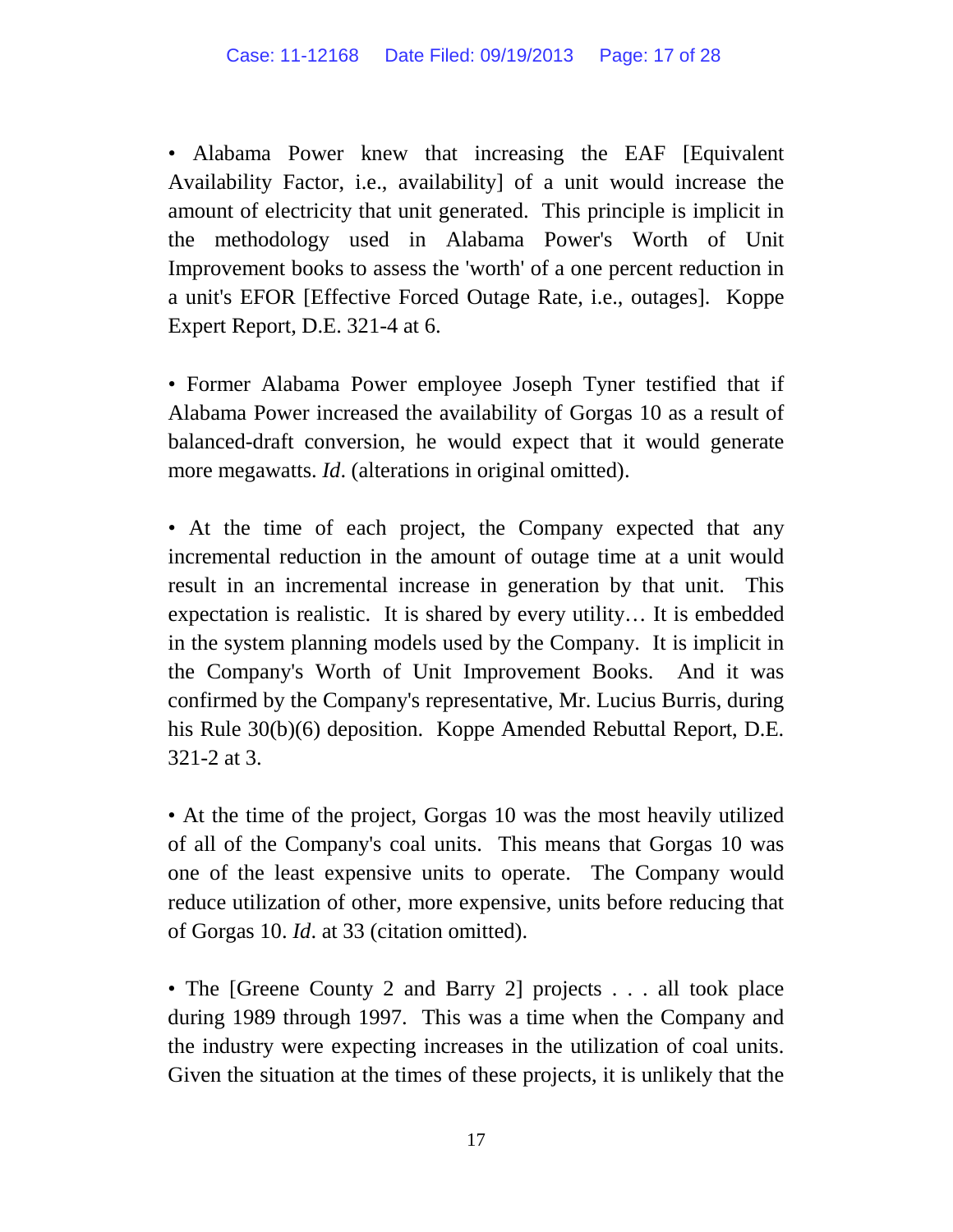Company would have expected that utilization of any of the units would decrease. *Id*.

• I found the projections that were presented in the Worth of Unit Improvement Book (WUIB) that the Company issued during the calendar year during which the project was implemented. For each unit, the WUIB presents . . . the expected future service hours for each unit for each calendar year in the future. For each project, I looked at the company's forecasts for the five calendar years immediately following the year in which the project was implemented. *Id*.

• In order for [Greene County 2] unit to meet its expected load demands in the upcoming years, these sections [i.e., the reheater] will require replacement. Alabama Power Company Supporting Statement for Greene County 2 Project, D.E. 321-9.

(2)EVIDENCE THAT THE UNITS WERE NOT PLANNED TO EXPERIENCE MORE RESERVE SHUTDOWN TIME

• In the early 1980s, [the Company's] units spent some time in reserve shutdown. During 1982-1983, the amount of time in reserve shutdown ranged from a low of 14 days per year (at Gorgas 10) to a high of 107 days per year (at Greene County 2). The amount of time the units spent in reserve shutdown generally decreased through the 1980s, then spiked during 1989-1991, then decreased through the 1990s. During the late 1990s, the [Alabama Power] units each spent no time, or only minimal amounts of time, in reserve shutdown. Koppe Expert Report, D.E. 321-4 at 22.

• [For Gorgas 10 and Greene County 2, each] unit had spent little time in reserve shutdown pre-project and the Company [according to forecasts prepared by Alabama Power] expected the same postproject. For [Barry Unit 2], the unit had spent a considerable amount of time in reserve shutdown pre-project. However, the Company forecast that [Barry Unit 2] would spend little or no time in reserve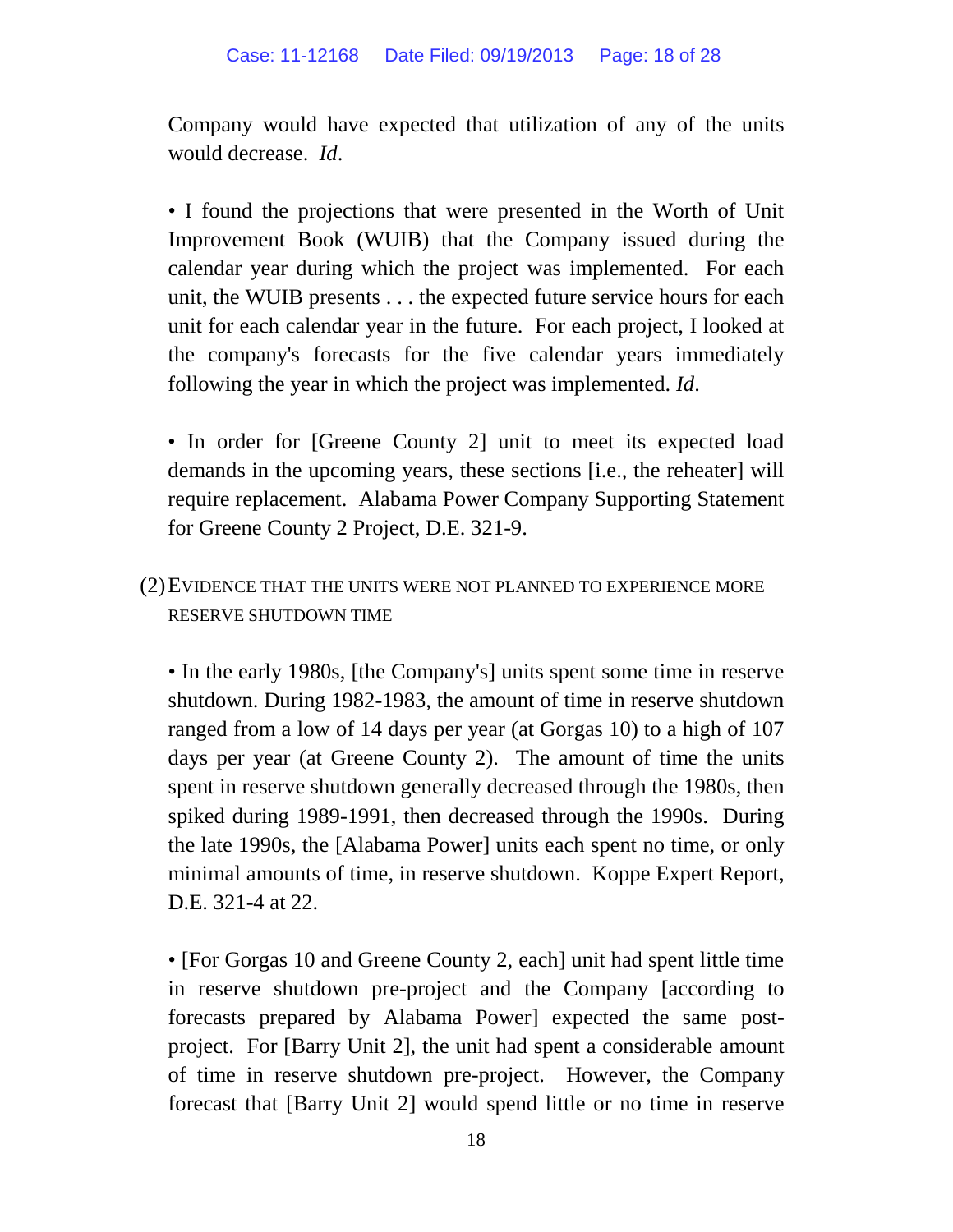shutdown post-project. Koppe Amended Rebuttal Report, D.E. 321-2 at 23.

• For each project, the data [from the Company's documents] indicate that the Company expected little or no reserve shutdown at each of the affected units post-project. *Id*. at 35.

(3)EVIDENCE THAT EACH UNIT'S OUTPUT FACTOR WOULD NOT DECREASE

• The output factors for the [ ] Alabama Power units increased through the 1980s, decreased during 1989-1991, and then increased through the 1990s. By the late 1990s, each of the five units was operating with an output factor in the range of 90 to 93%. Koppe Expert Report, D.E. 321-4 at 22.

• Over time, it was expected that each of the units would be 'committed' more often and, when they were run on line, run at higher output levels. Koppe Amended Rebuttal Report, D.E. 321-2 at n.3 (quoting Report of Alabama Power's Expert, D. Wayne Moore, D.E. 318-1 at 19).

• For each project, I looked at the company's forecasts for the five calendar years immediately following the year in which the project was implemented. Using those data, I calculated the average expected post-project values of the CF [capacity factor] and the OF [output factor]. I used the GADS data for the 60 months preceding each project to calculate the average actual pre-project values of the CF and the OF. . . . [based on these calculations] the Company expected substantial increases in both the Output Factor and Capacity Factor of the affected unit. *Id*. at 33-35.

• Based on those data [i.e., Alabama Power's own pre-project evaluation], I calculated the expected post-project output factor for the unit [Gorgas Unit 10] [based on information from [Alabama Power's]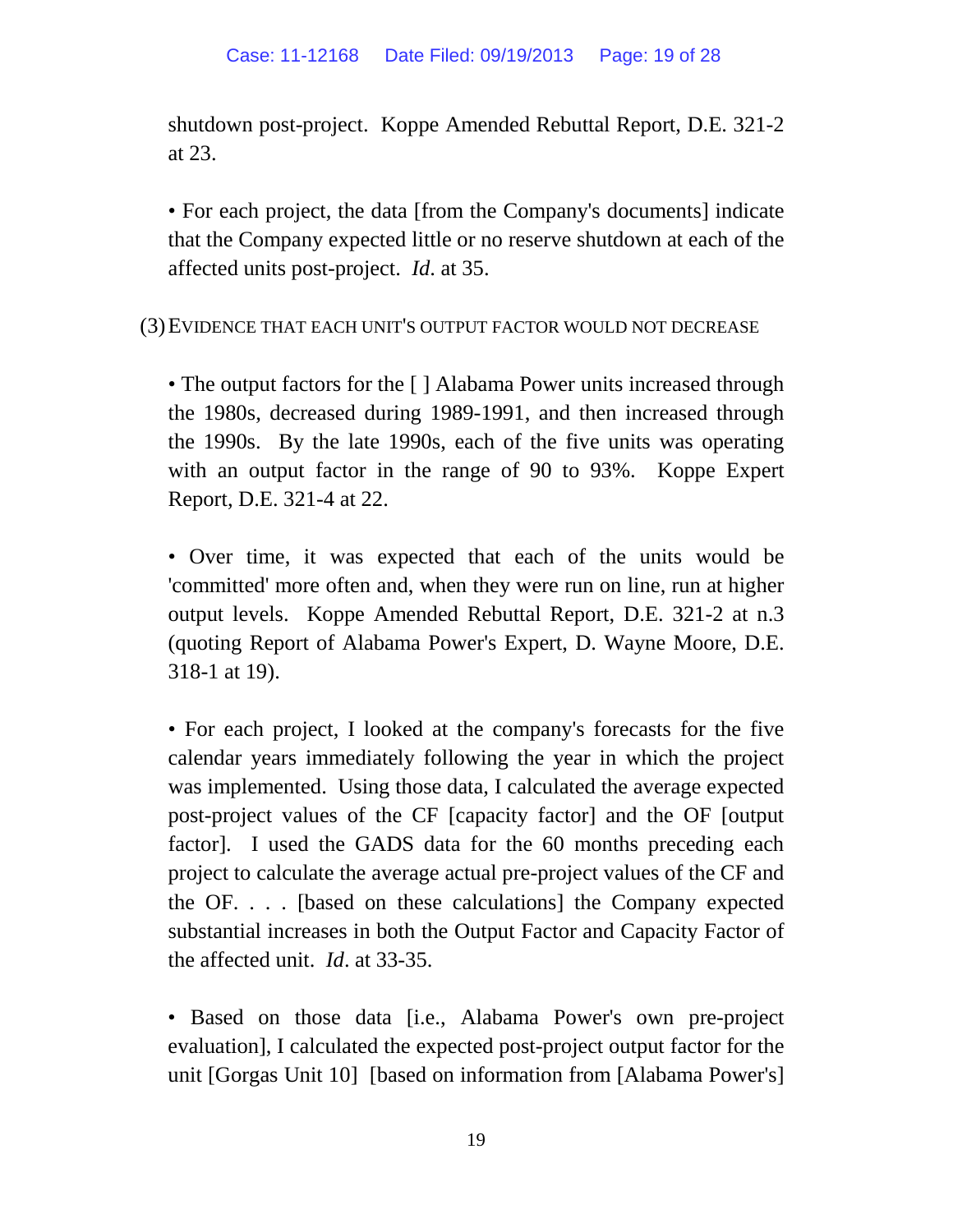own pre-project evaluation]. This was larger than the actual preproject output factor. *Id*. at 33.

In sum, there was a sufficient evidentiary basis under Rule 702 – including Alabama Power's own records and predictions – to support Mr. Koppe's assertions that the three initial conditions were satisfied and that the Koppe-Sahu methodology applied to Barry Unit 2, Greene County Unit 2, and Gorgas Unit 10, even if those units are deemed cycling rather than baseload. *Cf. Louisiana Generating,* 2012 WL 1676706, at \*4 ("*Cinergy* is not controlling on this court, of course, and the court finds that the failure of La-Gen to seriously contend there is another source of power to satisfy its baseload demand is all the court needs to determine that the units in question are baseload units. As such, the Sahu/Koppe methodology is reliable under *Daubert* and the rules of evidence for forecasting emissions under the PSD program.").

# **C**

The district court was also critical of the rigor of the evaluation performed by Mr. Koppe because he admitted that, if any of the units in question spent a lot of time on reserve shutdown, he would have to conduct further investigation to determine whether the three conditions had been met. Given this admission, the district court believed that it could not rely on the assertion by Mr. Koppe that he had conducted sufficient investigation to determine whether the conditions had in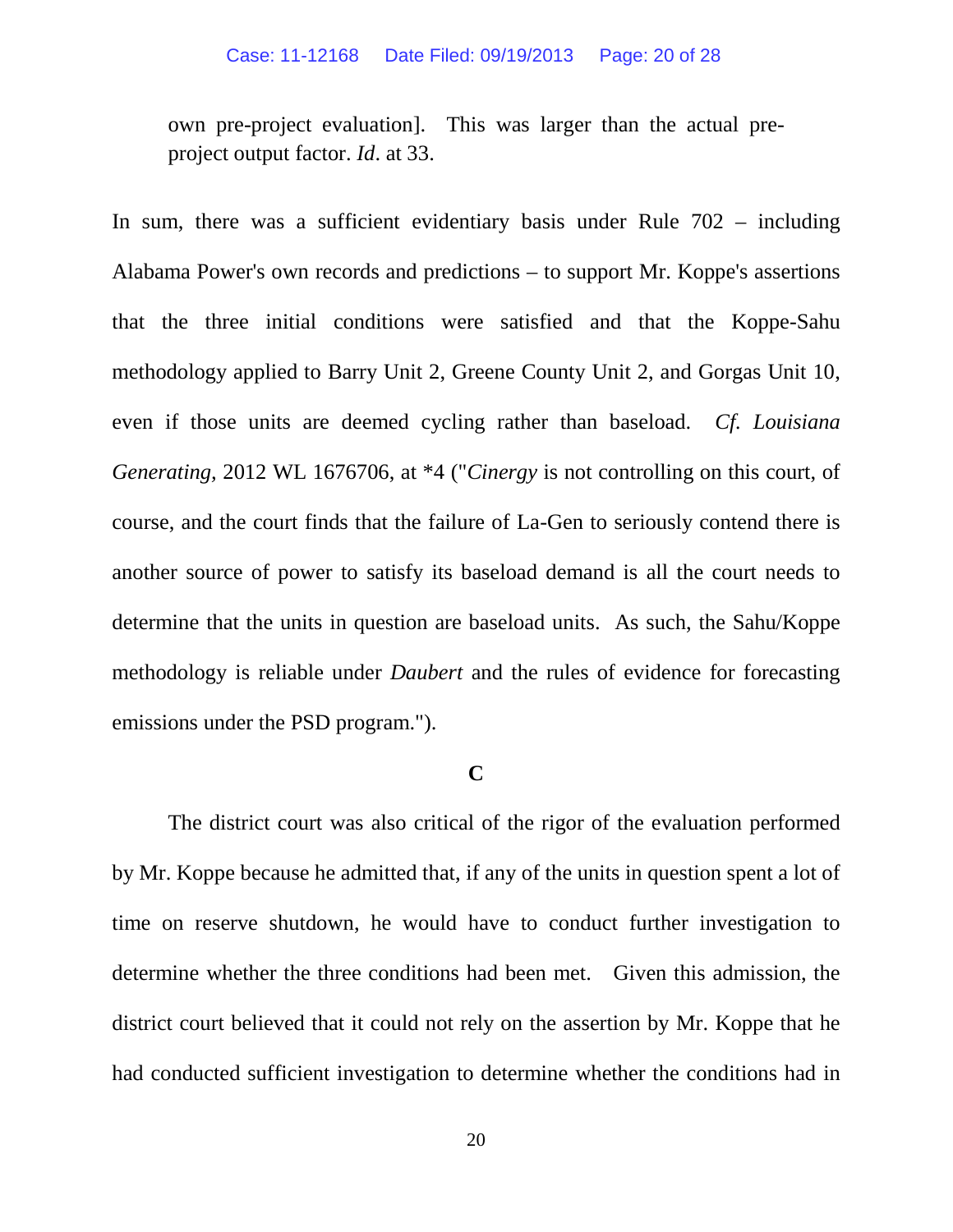fact been satisfied. *See Alabama Power I,* 773 F. Supp. 2d at 1259 n.13. But Mr. Koppe's admission was largely irrelevant, and did not support wholesale exclusion of the Koppe-Sahu model, for the district court itself found (or noted without contradiction in the record) that the three units spent little time on reserve shutdown.<sup>[7](#page-20-0)</sup>

Alabama Power may have a number of reasons why the Koppe-Sahu methodology should not be accepted as persuasive at trial, but it offers no persuasive argument to support the notion that *Daubert* and its progeny require allout exclusion of the expert testimony of Mr. Koppe and Dr. Sahu prior to trial. That the Koppe-Sahu model always predicts an increase in pollutant emissions as a result of increased unit availability is not a fatal *Daubert* flaw, as Alabama Power suggests, but rather a natural outcome of the model's deterministic nature. Although a court may certainly evaluate the mathematical rigor of a model, the possible existence of a more thorough, more complex model is not a basis for wholesale exclusion. *See Allison,* 184 F.3d at 1311-12.

### **V**

We affirm the district court's striking of the additional statements and calculations contained in Dr. Sahu's supplemental declaration in *Alabama Power* 

<span id="page-20-0"></span><sup>7</sup> In contrast, *Cinergy Corp.*concerned a "low-utilization" unit that apparently spent a lot of time on reserve shutdown. *See* 623 F.3d at 460.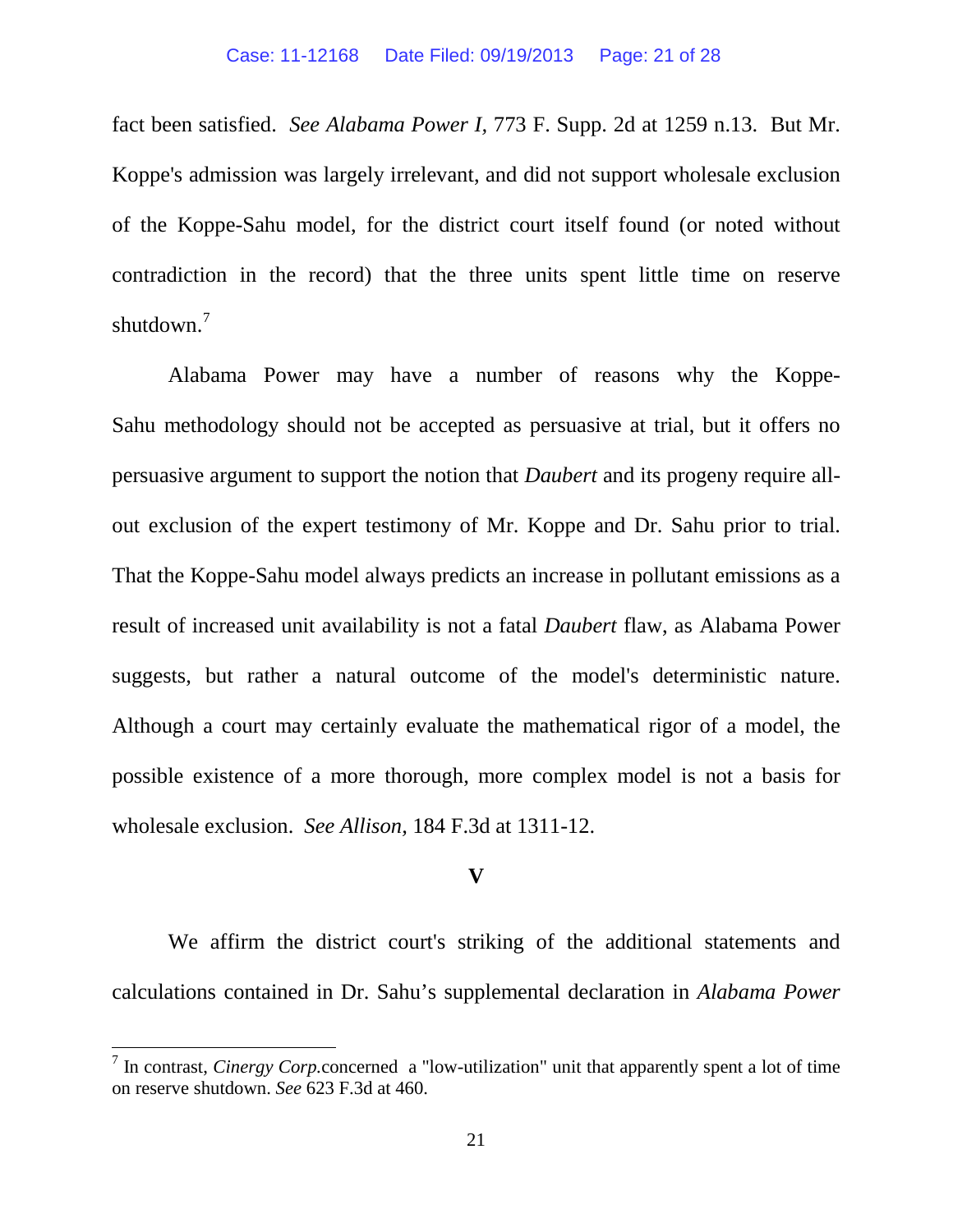*II*, reverse the district court's exclusion of the expert testimony of Mr. Koppe and Dr. Sahu in *Alabama Power I*, vacate the judgment in favor of Alabama Power, and remand for further proceedings.

# **AFFIRMED IN PART, REVERSED IN PART, VACATED, AND REMANDED.**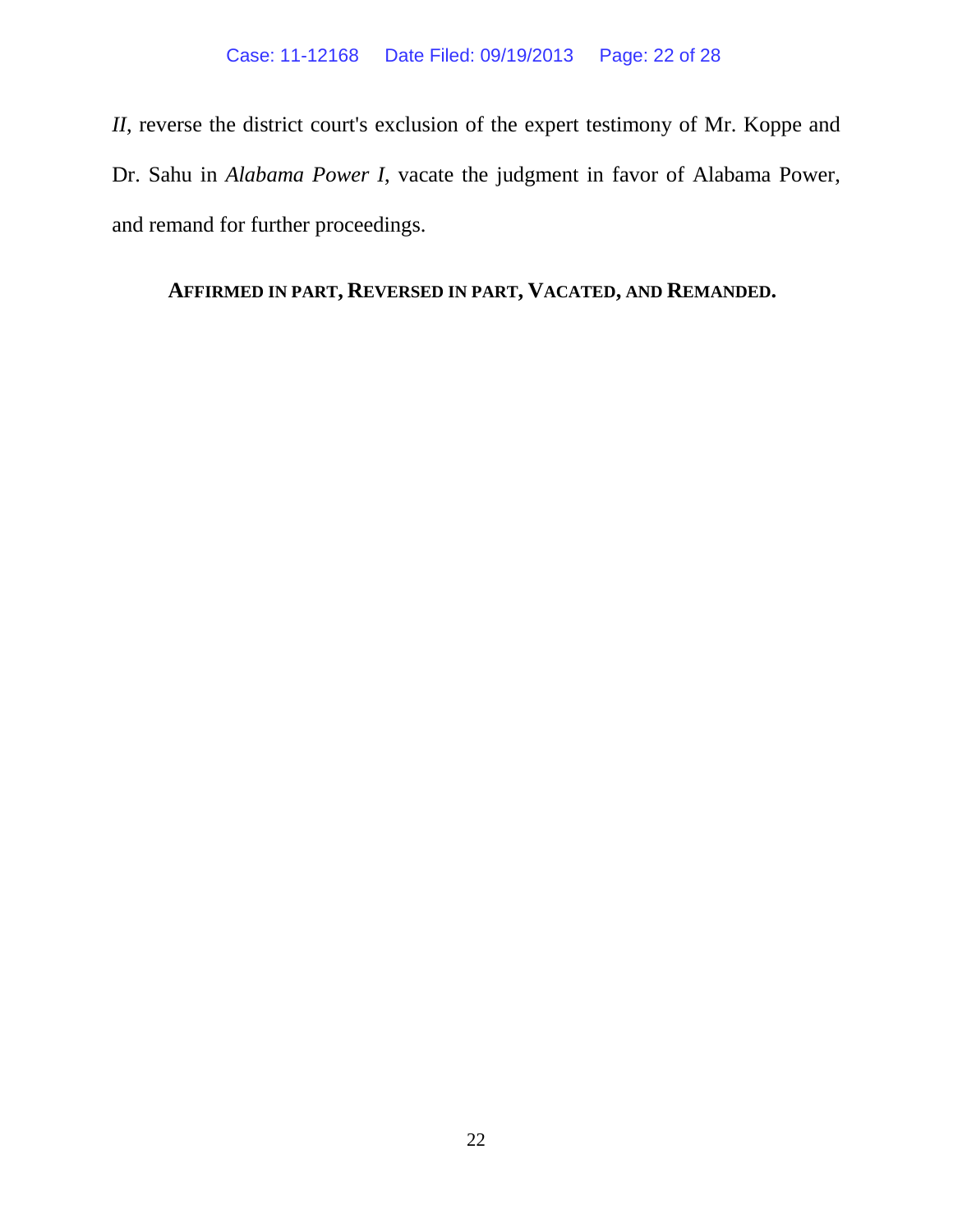HODGES, District Judge, dissenting:

Technical skill and effectiveness is best demonstrated by the ability to isolate, simplify, and analyze the individual components of complex problems. Precision and brevity in doing so are the hallmarks of excellence. Judge Jordan's opinion for the court reflects those qualities in cogently explaining the regulatory scheme and technical background that produces the *Daubert* issue to be decided on this appeal. I dissent, with utmost respect, only from the ultimate conclusion reversing the district court's ruling on the *Daubert* issue excluding the expert testimony of Mr. Koppe and Dr. Sahu. My specific disagreement relates to the court's application of the governing standard of review – abuse of discretion – under which I would affirm the district court in all respect.<sup>[1](#page-22-0)</sup>

As I understand the abuse of discretion standard, particularly as applied to *Daubert* issues of admissibility of expert opinion under Fed. R. Evid. 702, the district court has a "range of choice." *United States v. Brown*, 415 F.3d 1257,

<span id="page-22-0"></span><sup>&</sup>lt;sup>1</sup> In *Joiner v. General Elec. Co.*, 78 F.3d 524 (11th Cir. 1996) this court recognized the general rule that evidentiary rulings are reviewed for abuse of discretion; but, the court said, relying upon *Daubert*, "[b]ecause the Federal Rules of Evidence governing expert testimony display a preference for admissibility, we apply a particularly stringent standard of review to the trial judge's exclusion of expert testimony." *Id.* at 529. The Supreme Court reversed, holding that abuse of discretion was the proper standard of review and that "[a] court of appeals applying 'abuse-of-discretion' review to such rulings may not categorically distinguish between rulings allowing expert testimony and rulings disallowing it." *General Elec. Co. v. Joiner*, 522 U.S. 136, 142, 118 S. Ct. 512, 517 (1997). The Supreme Court also held that the outcome determinative effect of the evidentiary ruling by the district court does not affect the abuse of discretion standard of review. *Id.* at 143. 118 S. Ct. at 517. *See also Kumho Tire Co., Ltd. v. Carmichael*, 526 U.S. 137, 142, 119 S. Ct. 1167, 1171 (1999).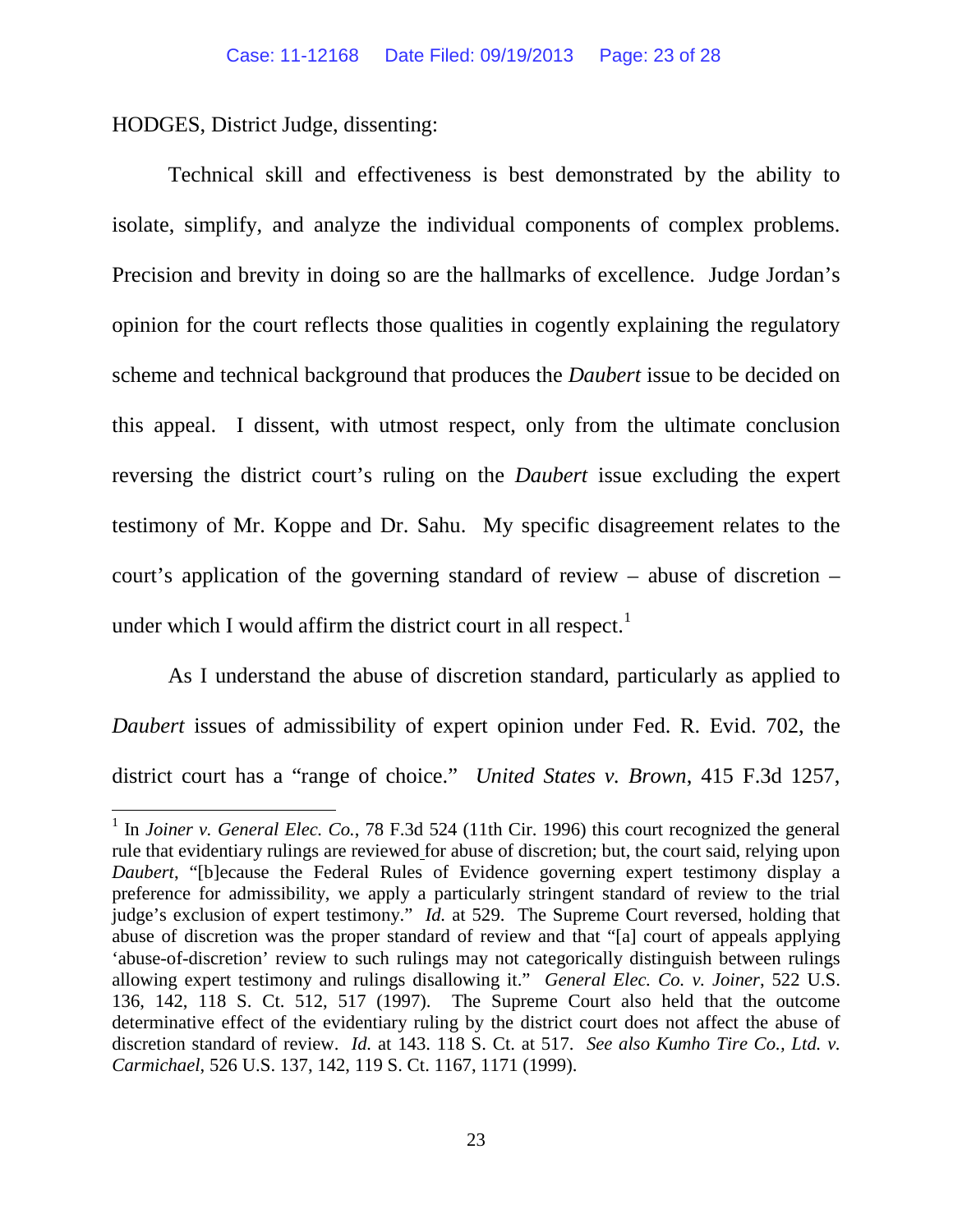1265 (11th Cir. 2005) (citing *Rasbury v. Internal Revenue Serv. (In re Rasbury)*, 24 F.3d 159, 168 (11th Cir. 1994)). "[U]nder the abuse of discretion standard of review there will be occasions in which we affirm the district court even though we would have gone the other way had it been our call."<sup>[2](#page-23-0)</sup> *Rasbury*, 24 F.3d at 168. Further, "[w]hat is true about the review of evidentiary issues in general applies with equal or even greater force to *Daubert* issues in particular, an area where the abuse of discretion standard thrives." *Brown*, 415 F.3d at 1265-66. It is an area that involves, to quote Chief Judge Carnes' metaphor, a "heavy thumb – really a thumb and a finger or two – that is put on the district court's side of the scale...." *Id.* at 1268. *See also Kirkpatrick v. Breg, Inc.*, 613 F. 3d 1329, 1344 (11th Cir. 2010). That deference to the district court regarding *Daubert* evidentiary rulings is not idle dicta is established by research disclosing that, in the last five years, there have been 54 reported decisions of this court (13 published opinions and 41 unpublished opinions) reviewing district court evidentiary rulings under *Daubert*, and the district court was reversed in only three of those cases. This does not mean, of course, that *Daubert* rulings in the district courts are altogether unreviewable, *see Brown*, 415 F.3d at 1266, but the rarity of reversals does signify an awareness that when it comes to managing the gate at Fed. R. Evid. 702, both

<span id="page-23-0"></span><sup>2</sup> Research discloses that this passage in *Rasbury* has been quoted in other Eleventh Circuit opinions no less than 45 times.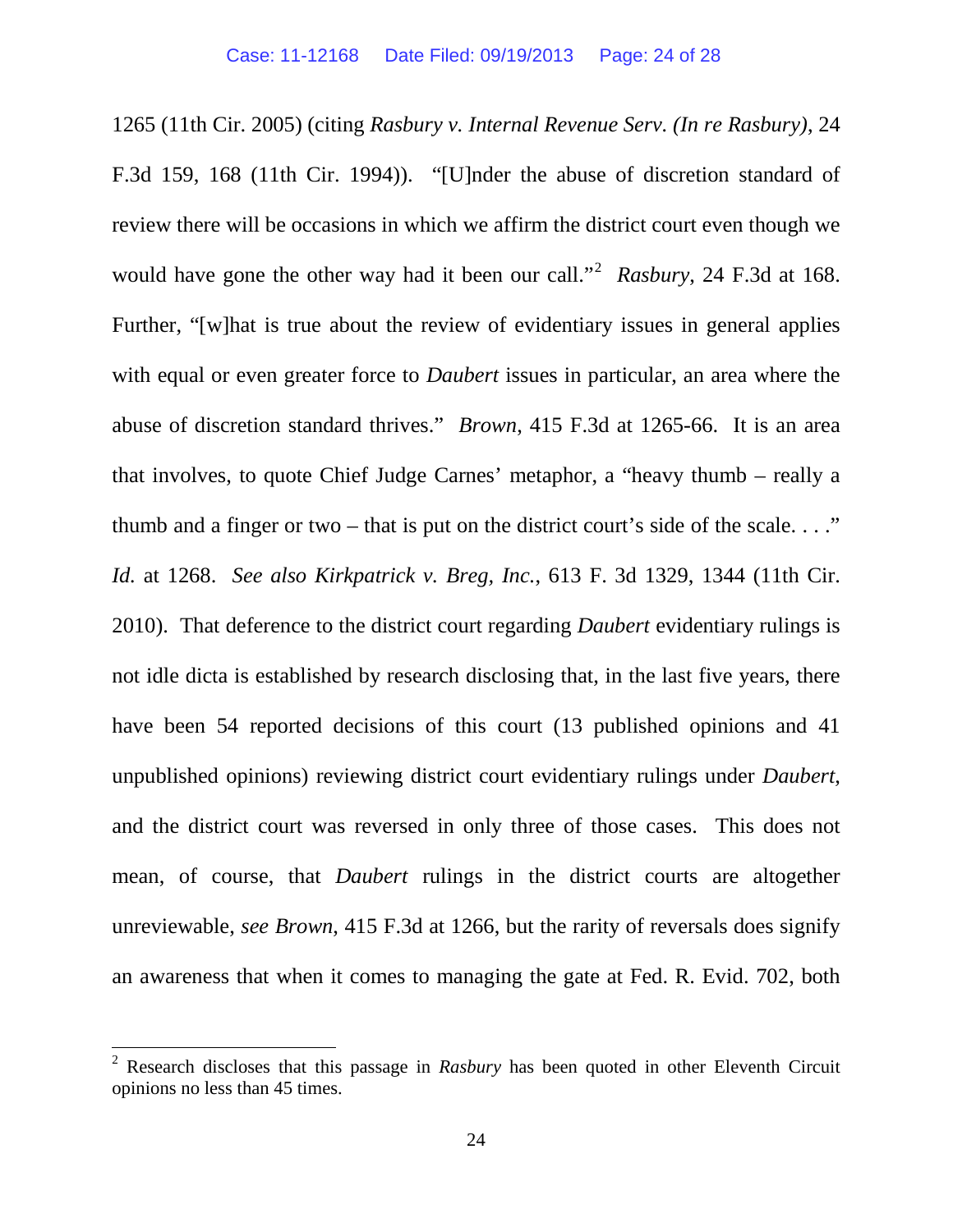### Case: 11-12168 Date Filed: 09/19/2013 Page: 25 of 28

this court and the Supreme Court have consistently emphasized the need to defer to the district court's discretionary gatekeeping decisions under Fed. R. Evid. 702 including, in particular, decisions involving reliability determinations. "[T]he law grants a district court the same broad latitude when it decides how to determine reliability as it enjoys in respect to its ultimate reliability determination." *Kumho Tire Company, Ltd.*, 526 U.S. at 142, 119 S. Ct. at 1171 (citing *Joiner*, 522 U.S. at 143, 118 S. Ct. at 517).

The district court heard testimony that electrical generating facilities are generally referred to as either baseload or cycling in character. Mr. Koppe testified that the term "baseload" means that the facility is one that is operated continuously when available. 773 F.Supp.2d at 1257, n. 8. A "cycling" unit is one that is used at different levels intermittently depending upon the peaks and valleys of demand. With respect to baseload units, Mr. Koppe testified that his method of calculating increased output (and, ultimately, increased emissions) can be applied as a "no brainer" to baseload units "because the units are used [by definition] all the time when available." *See* D.E. 370, p. 44. With respect to cycling units, however, Mr. Koppe testified that in order to properly apply his method, particularized investigation would be required concerning three anticipated conditions:

> THE WITNESS: Yes. There are a couple of different ways to look at it. I could count it as two or three. I'm trying to think of the easiest way to say it.

> > 25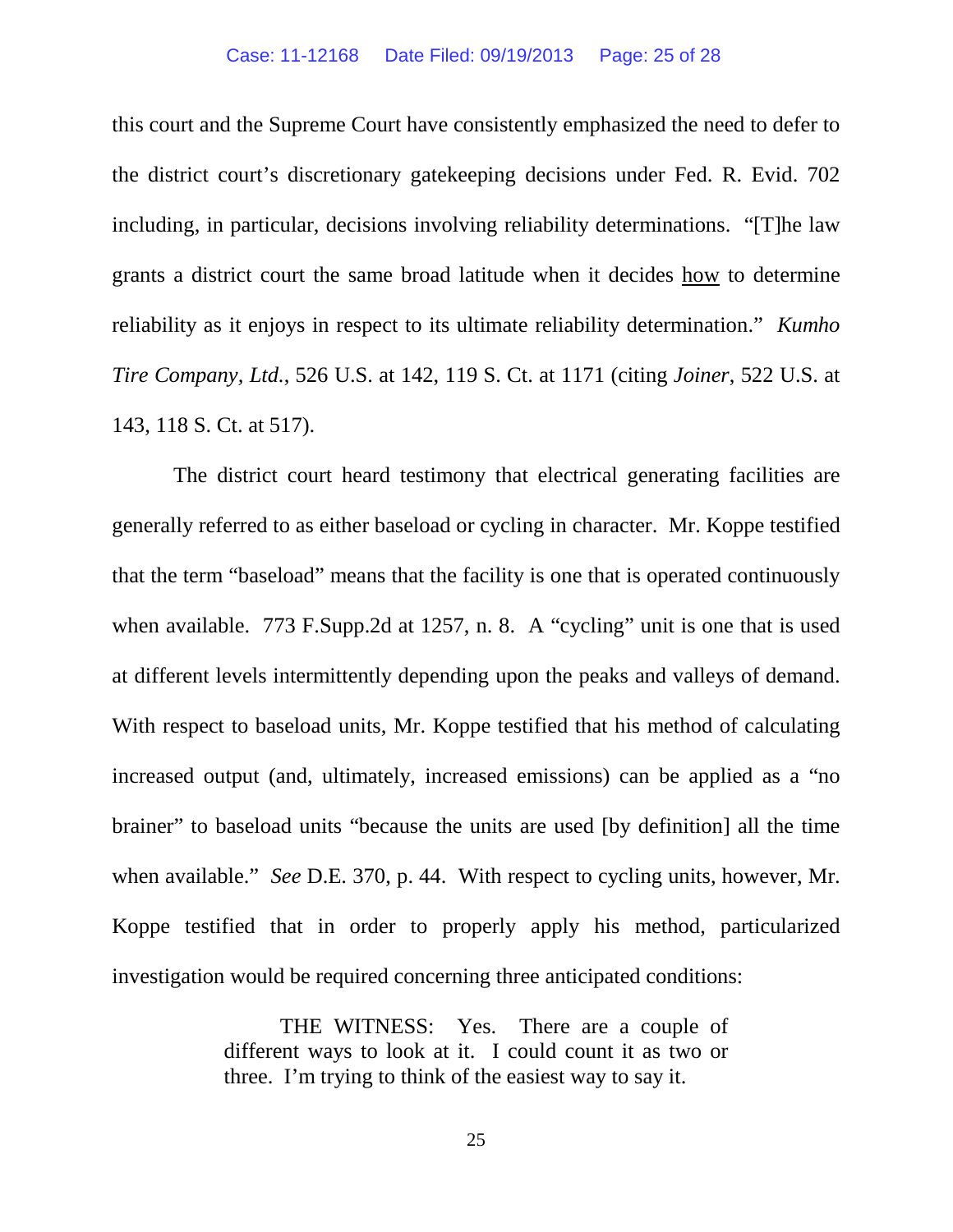You need to  $-$  you need to conclude that, one, they will actually use the additional available hours. We said that. The second is that the unit won't spend more time in reserve shutdown in the future than it did in the past. And then the third thing is that the output factor for the unit won't decrease.

Now, both of those – those second – the second and third thing would both be consequences of needing the unit less. They're just different parts of the consequences of needing the unit less. (D.E. 370, p. 43).

Later during the hearing the district court questioned Mr. Koppe about his

investigation of those three factors with respect to the remaining units in dispute:

THE COURT: Okay. Did you or anyone – that would, I guess, be Dr. Sahu – do the three areas of investigation that you did for Wabash projects [in the Cinergy case] for any of the three units at issue in this case?

THE WITNESS: Yes. I did it for all three.

THE COURT: You did those three areas of investigation even though they were baseload plants?

THE WITNESS: Yes. The investigation was very easy in some cases. For example, because they're baseload plants, because they operate for every hour when they're available, then the  $-$  it is a fact that if they are available for more hours, they will run for more hours.

THE COURT: So you didn't go – well, then that's not – it sounds to me like you investigated far enough to determine that an investigation was not – further investigation was not necessary.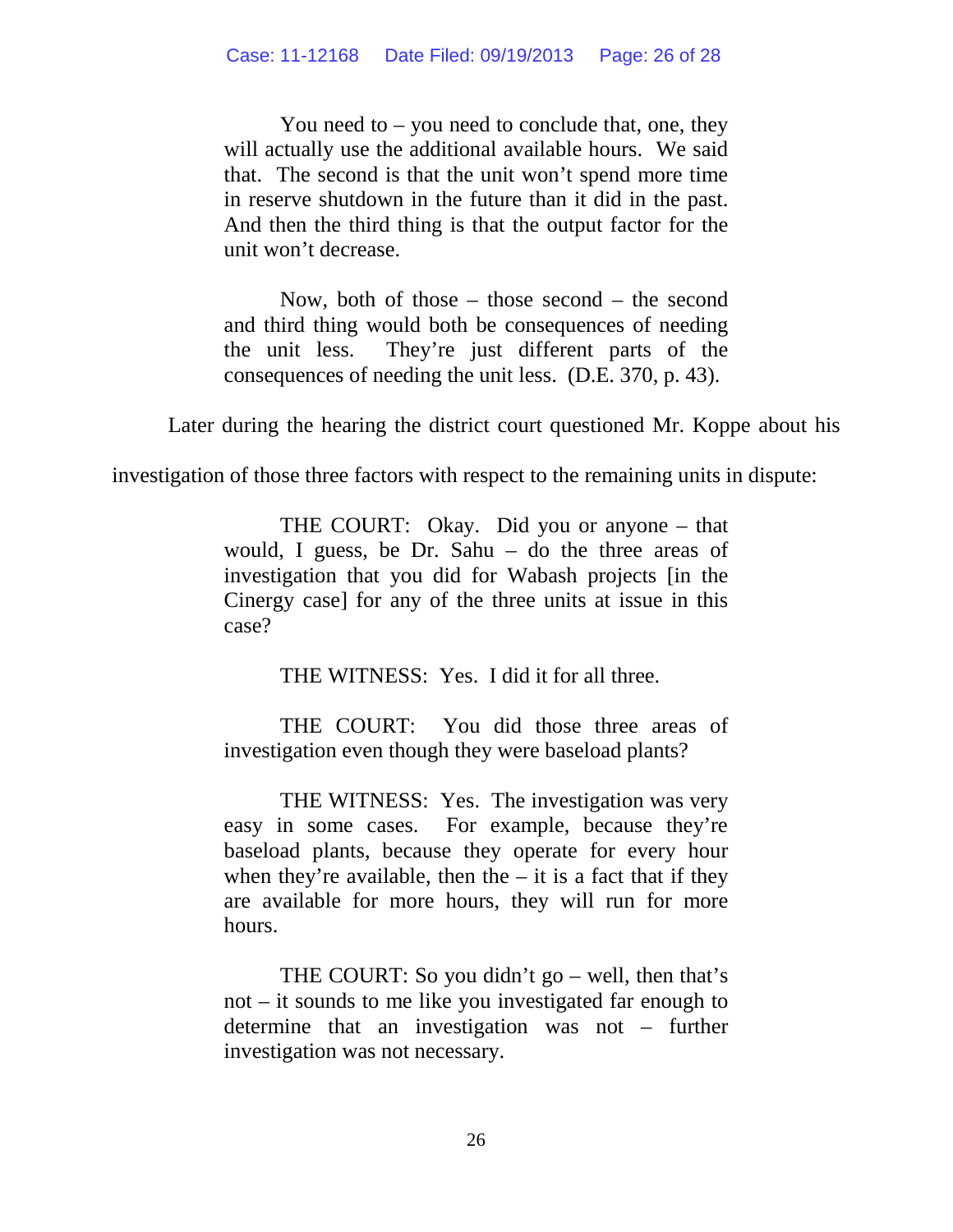THE WITNESS: That's correct. And with respect to the reserve shutdown, that was easy. With respect to the output factor, as I said, I looked at a whole bunch of different things, including the company's own projections that the output factors were going to increase. And obviously, if they're going to increase, they're not going to decrease.

THE COURT: But if the plants had been cycling, would you have done more investigation in any of these three areas that you identified that you had to do in the less easy or more complicated Wabash situation?

THE WITNESS: Yes.

THE COURT: Okay. If the plants had been cycling, you would have done more investigation in at least one of these three areas?

THE WITNESS: Yes.

THE COURT: Okay. Thank you. Thank you. (D.E. 370, pp. 67-68).

In its decision the district court concluded that each of the three facilities in issue (Barry Unit 2, Greene County Unit 2 and Gorgas Unit 10) were not baseload units and, therefore, that the Koppe/Sahu method of determining increased emissions could not reliably be applied, according to Mr. Koppe's own admission, absent additional investigation concerning the assumptions upon which the method rested. On this record, in my view, that conclusion was within the "range of choice" available to the district court in its discretion. Or, stated another way, the choice it made was not a clear error in judgment.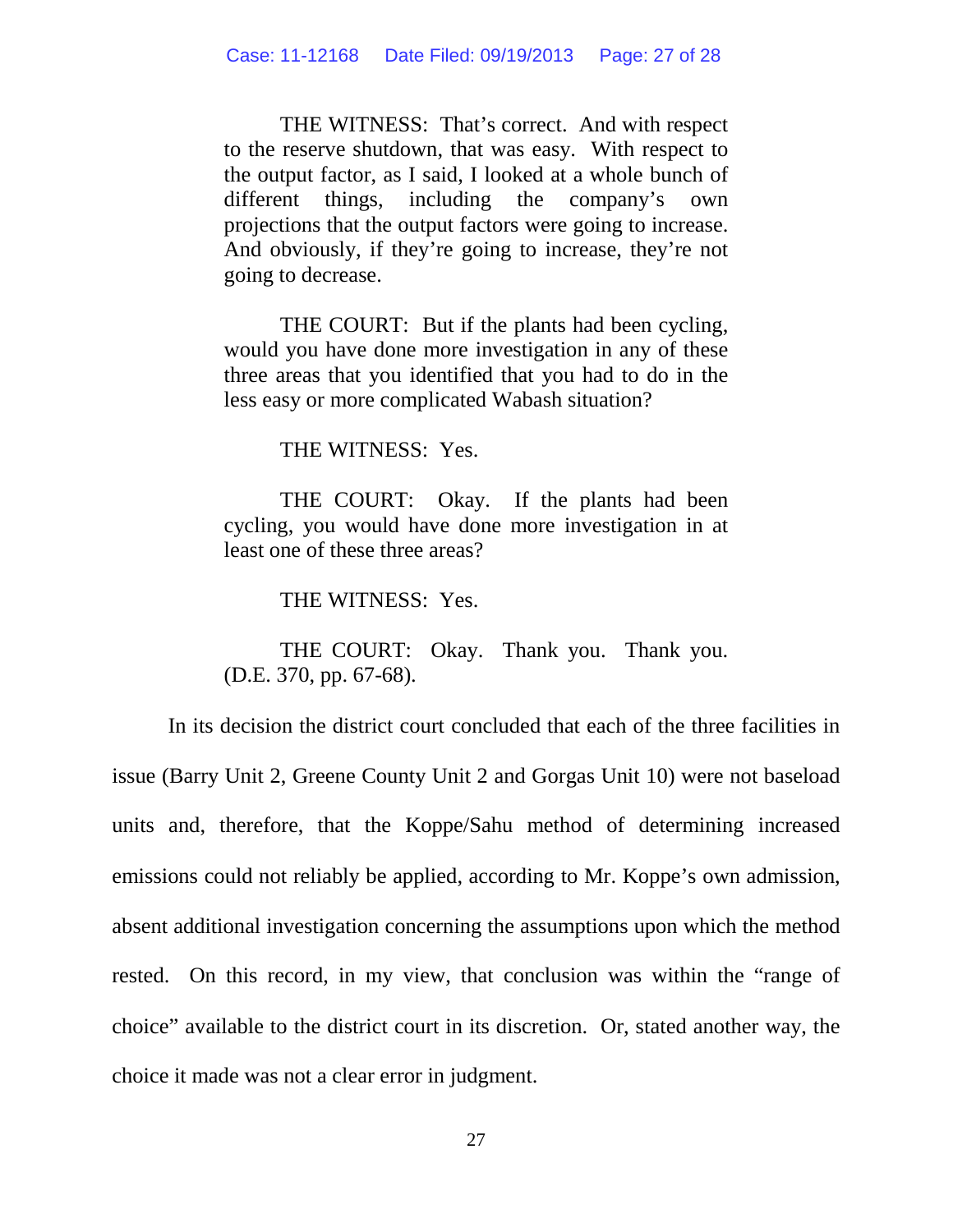The majority opinion makes the best case possible for a contrary result based upon other evidence upon which the district court might have relied in reaching that result. And, indeed, if this appeal involved error correction on de novo review, a reversal might well be the appropriate result. But applying the abuse of discretion standard, I believe the district court is due to be affirmed. As the Supreme Court noted in *Daubert* itself:

> We recognize that, in practice, a gatekeeping role for the judge, no matter how flexible, inevitably on occasion will prevent the jury from learning of authentic insights and innovations. That, nevertheless, is the balance that is struck by Rules of Evidence designed not for the exhaustive search for cosmic understanding but for the particularized resolution of legal disputes.

*Daubert v. Merrell Dow Pharmaceuticals Inc.*, 509 U.S. 579, 597, 113 S. Ct. 2786,

2798-99 (1993).